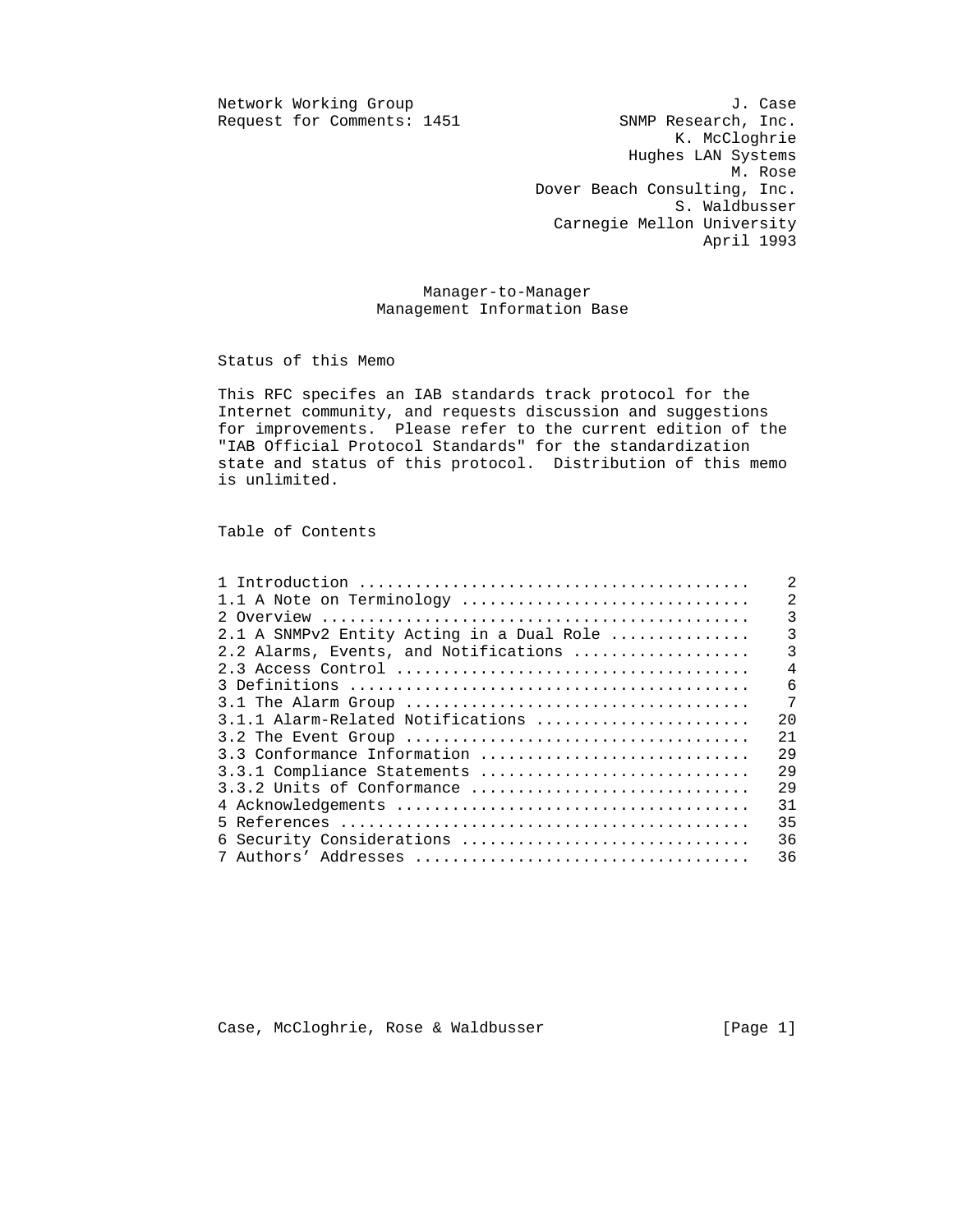# 1. Introduction

 A network management system contains: several (potentially many) nodes, each with a processing entity, termed an agent, which has access to management instrumentation; at least one management station; and, a management protocol, used to convey management information between the agents and management stations. Operations of the protocol are carried out under an administrative framework which defines both authentication and authorization policies.

 Network management stations execute management applications which monitor and control network elements. Network elements are devices such as hosts, routers, terminal servers, etc., which are monitored and controlled through access to their management information.

 Management information is viewed as a collection of managed objects, residing in a virtual information store, termed the Management Information Base (MIB). Collections of related objects are defined in MIB modules. These modules are written using a subset of OSI's Abstract Syntax Notation One (ASN.1) [1], termed the Structure of Management Information (SMI) [2].

 The management protocol, version 2 of the Simple Network Management Protocol [3], provides for the exchange of messages which convey management information between the agents and the management stations, including between management stations. It is the purpose of this document to define managed objects which describe the behavior of a SNMPv2 entity acting in both a manager role and an agent role.

#### 1.1. A Note on Terminology

 For the purpose of exposition, the original Internet-standard Network Management Framework, as described in RFCs 1155, 1157, and 1212, is termed the SNMP version 1 framework (SNMPv1). The current framework is termed the SNMP version 2 framework (SNMPv2).

Case, McCloghrie, Rose & Waldbusser (Page 2)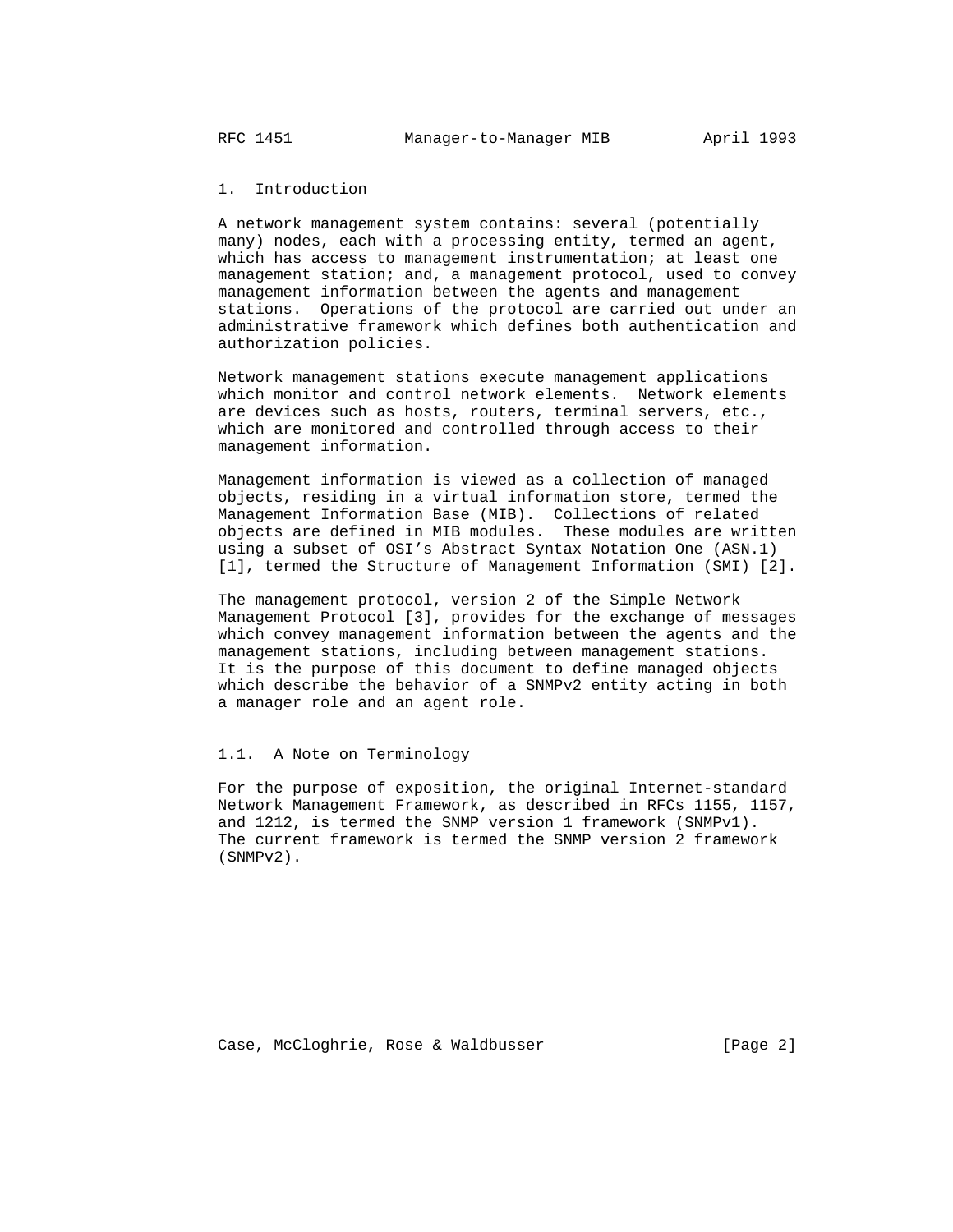## 2. Overview

 The purpose of this MIB is to provide the means for coordination between multiple management stations. That is, the means by which the controlling and monitoring functions of network management can be distributed amongst multiple management stations. Such distribution facilitates the scaling of network management solutions based on the SNMPv2 to meet the needs of very large networks, or of networks composed of multiple interconnected administrations. Specifically, this MIB provides the means for one management station to request management services from another management station.

#### 2.1. A SNMPv2 Entity Acting in a Dual Role

 A management station providing services to other management station(s), is a SNMPv2 entity which acts in the dual role of both manager and agent; the requests for service are received through acting in an agent role (with respect to the managed objects defined in this MIB), and the requested services are performed through acting in a manager role.

### 2.2. Alarms, Events, and Notifications

 In this initial version, this MIB defines the concepts of "alarms", "events", and "notifications". Each alarm is a specific condition detected through the periodic (at a configured sampling interval) monitoring of the value of a specific management information variable. An example of an alarm condition is when the monitored variable falls outside a configured range. Each alarm condition triggers an event, and each event can cause (one or more) notifications to be reported to other management stations using the Inform-Request PDU.

 Specifically, this MIB defines three MIB tables and a number of scalar objects. The three tables are: the Alarm Table, the Event Table, and the Notification Table.

Case, McCloghrie, Rose & Waldbusser (Page 3)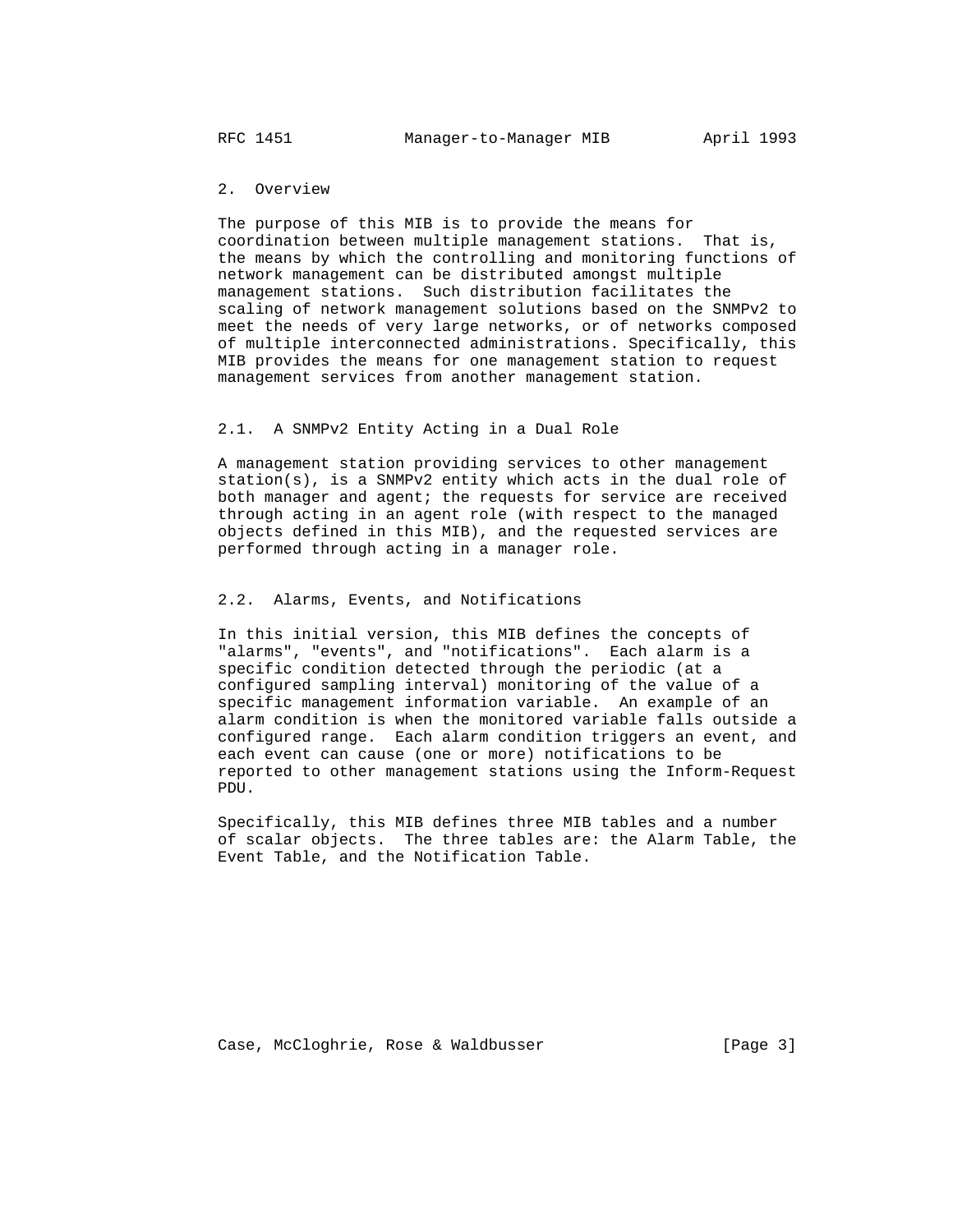## 2.3. Access Control

 The Administrative Model for SNMPv2 document [4] includes an access control model, which must not be subverted by allowing access to management information variables via the Alarm table. That is, access to a monitored variable via the Alarm table must be controlled according to the identity of the management station accessing the particular entry in the Alarm table.

 An entry in the Alarm table provides the means to configure the sampling of the value of a MIB variable in the MIB view associated with the specified context (which can refer to object resources that are either local or remote). The sampling is done by (conceptually or actually) issuing a SNMPv2 request to retrieve the variable's value. This request is authenticated and/or protected from disclosure according to a source party and a destination party pair which has access to the indicated context.

 Thus, to provide the required access control, the initial MIB view assigned, by convention, to parties on SNMPv2 entities that implement the snmpAlarmTable, must include the component:

| $viewSubtree = { smmp Alarm }$ |                  |
|--------------------------------|------------------|
| viewStatus                     | $=$ { excluded } |
| viewMask                       | $=$ { $'$ 'H }   |

 Then, the MIB view associated with the context, requestContext, accessible by a requesting management station, can be configured to include specific Alarm table entries - the ones associated with those contexts to which the requesting management station has access.

 In particular, to provide a requestContext with access to the sampling context sampleContext, the following family of view subtrees would be included for the requestContext on the SNMPv2 entity acting in a dual role:

{ snmpAlarmEntry WILDCARD sampleContext }

Which would be configured in the party MIB [5] as:

```
contextIdentity = { requestContext}contextViewIndex = \{ ViewIndex \}
```
Case, McCloghrie, Rose & Waldbusser [Page 4]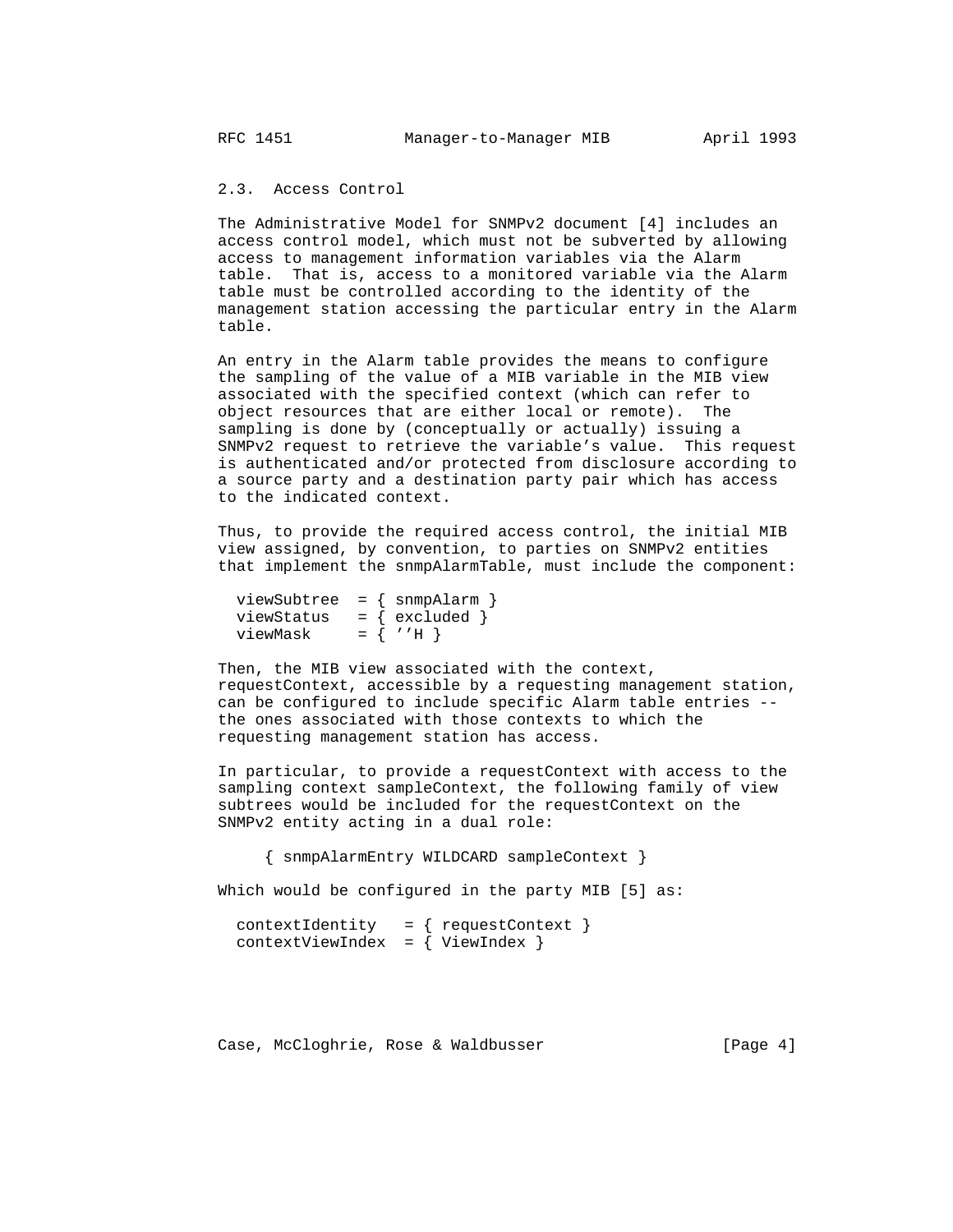| RFC 1451<br>Manager-to-Manager MIB                                                                                                                                                    | April 1993 |
|---------------------------------------------------------------------------------------------------------------------------------------------------------------------------------------|------------|
| $=$ { ViewIndex }<br>viewIndex<br>= { snmpAlarmEntry 0 sampleContext<br>viewSubtree<br>$=$ { included }<br>viewStatus<br>$=$ { 'FFEF'H } -- specifies wildcard for column<br>viewMask |            |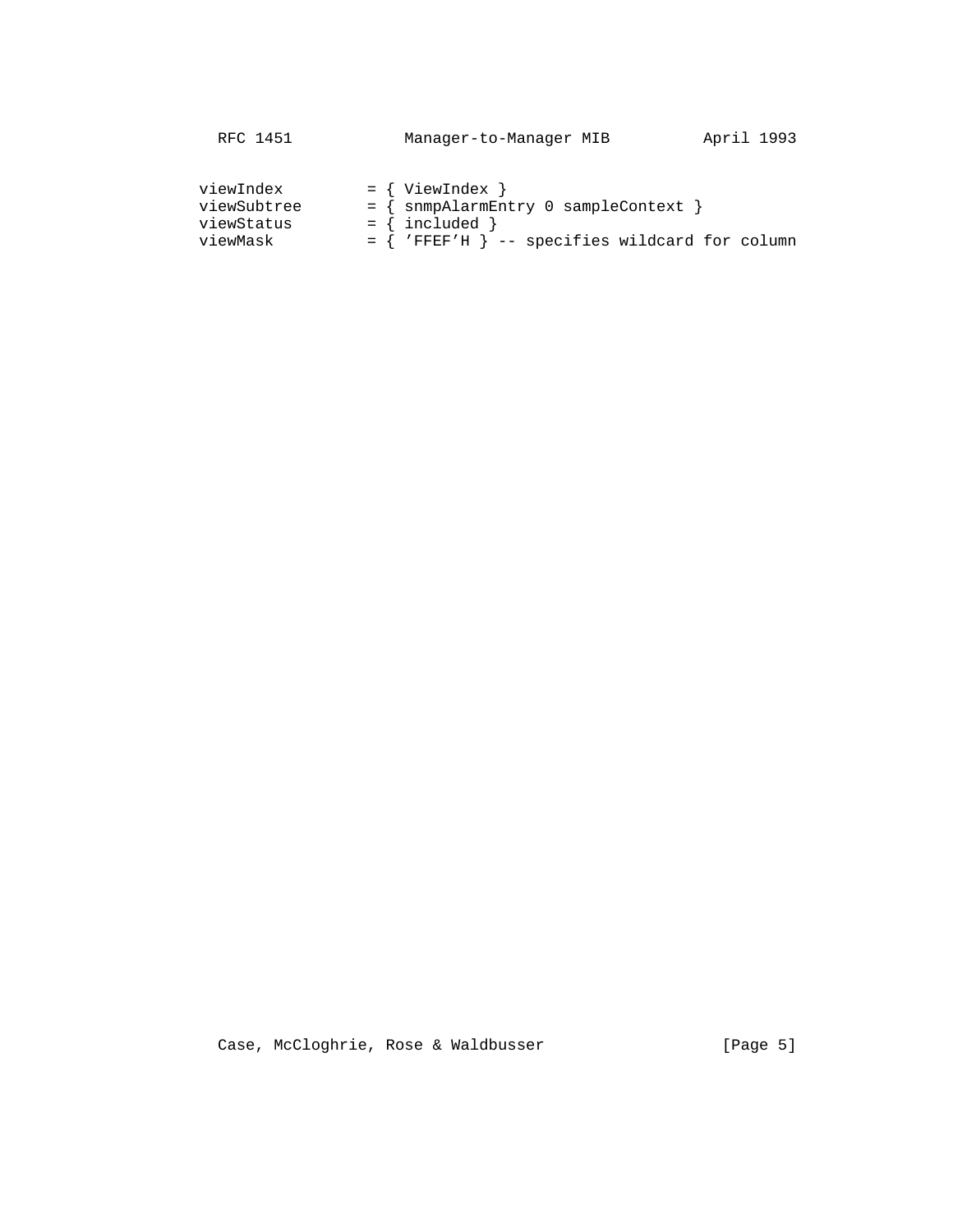RFC 1451 Manager-to-Manager MIB April 1993 3. Definitions SNMPv2-M2M-MIB DEFINITIONS ::= BEGIN IMPORTS MODULE-IDENTITY, OBJECT-TYPE, NOTIFICATION-TYPE, Integer32, Counter32, snmpModules FROM SNMPv2-SMI DisplayString, InstancePointer, RowStatus, TimeStamp FROM SNMPv2-TC MODULE-COMPLIANCE, OBJECT-GROUP FROM SNMPv2-CONF contextIdentity FROM SNMPv2-PARTY-MIB; snmpM2M MODULE-IDENTITY LAST-UPDATED "9304010000Z" ORGANIZATION "IETF SNMPv2 Working Group" CONTACT-INFO Steven Waldbusser Postal: Carnegie Mellon University 4910 Forbes Ave Pittsburgh, PA 15213 Tel: +1 412 268 6628 Fax: +1 412 268 4987 E-mail: waldbusser@cmu.edu" DESCRIPTION "The Manager-to-Manager MIB module."  $::=$  { snmpModules 2 }

snmpM2MObjects OBJECT IDENTIFIER ::= { snmpM2M 1 }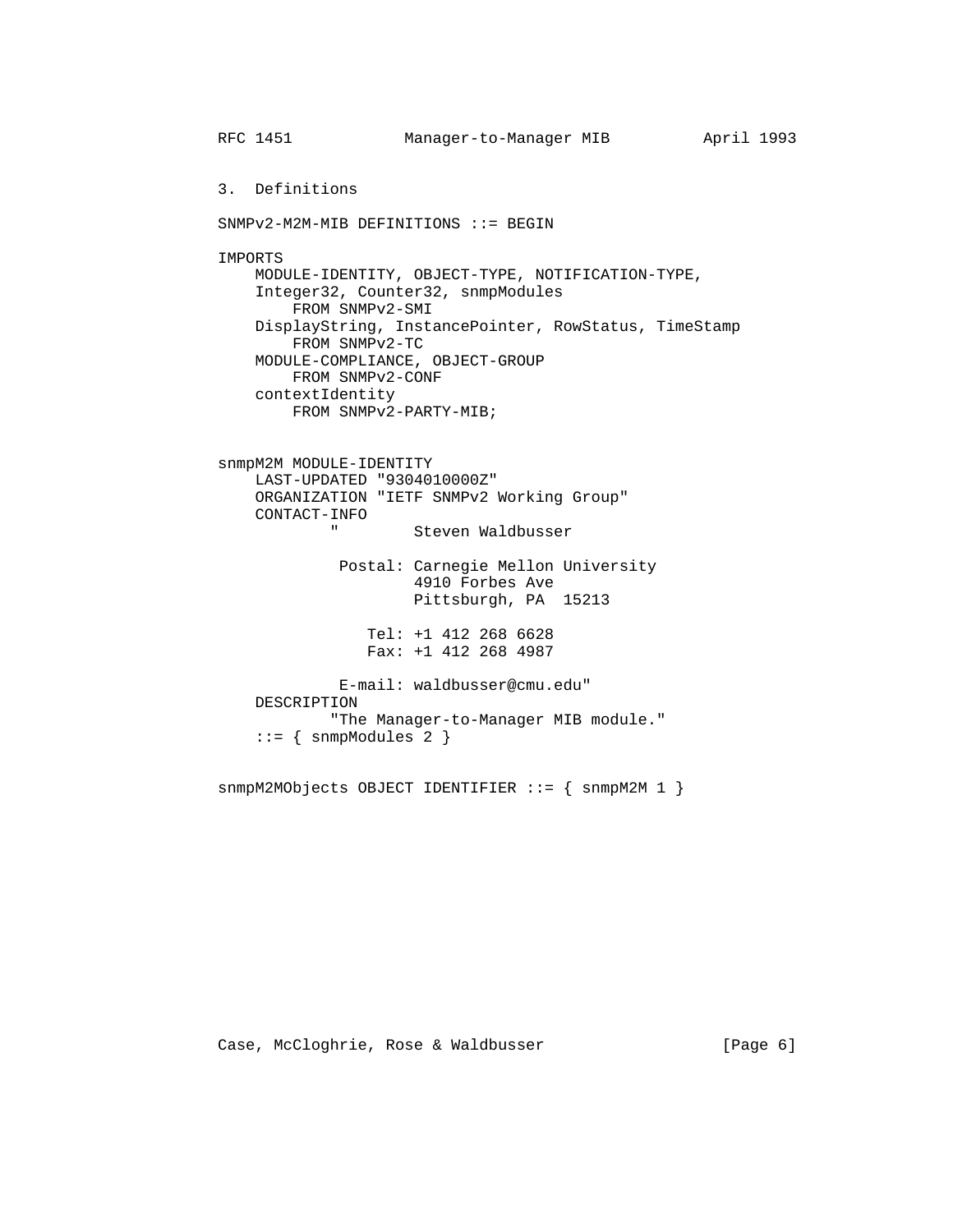-- the alarm group

 -- -- a collection of objects allowing the description and -- configuration of threshold alarms from a SNMPv2 entity -- acting in a dual role.

snmpAlarm OBJECT IDENTIFIER ::= { snmpM2MObjects 1 }

 -- This Alarm mechanism periodically takes statistical samples -- from variables available via SNMPv2 and compares them to -- thresholds that have been configured. The alarm table -- stores configuration entries that each define a variable, -- polling period, and threshold parameters. If a sample is -- found to cross the threshold values, an event is generated. -- Only variables that resolve to an ASN.1 primitive type of -- INTEGER (Integer32, Counter32, Gauge32, TimeTicks, -- Counter64, or UInteger32) may be monitored in this way.  $-$  -- This function has a hysteresis mechanism to limit the -- generation of events. This mechanism generates one event -- as a threshold is crossed in the appropriate direction. No -- more events are generated for that threshold until the -- opposite threshold is crossed. -- -- In the case of sampling a deltaValue, an entity may -- implement this mechanism with more precision if it takes a -- delta sample twice per period, each time comparing the sum -- of the latest two samples to the threshold. This allows -- the detection of threshold crossings that span the sampling -- boundary. Note that this does not require any special -- configuration of the threshold value. It is suggested that -- entities implement this more precise algorithm.

--

Case, McCloghrie, Rose & Waldbusser [Page 7]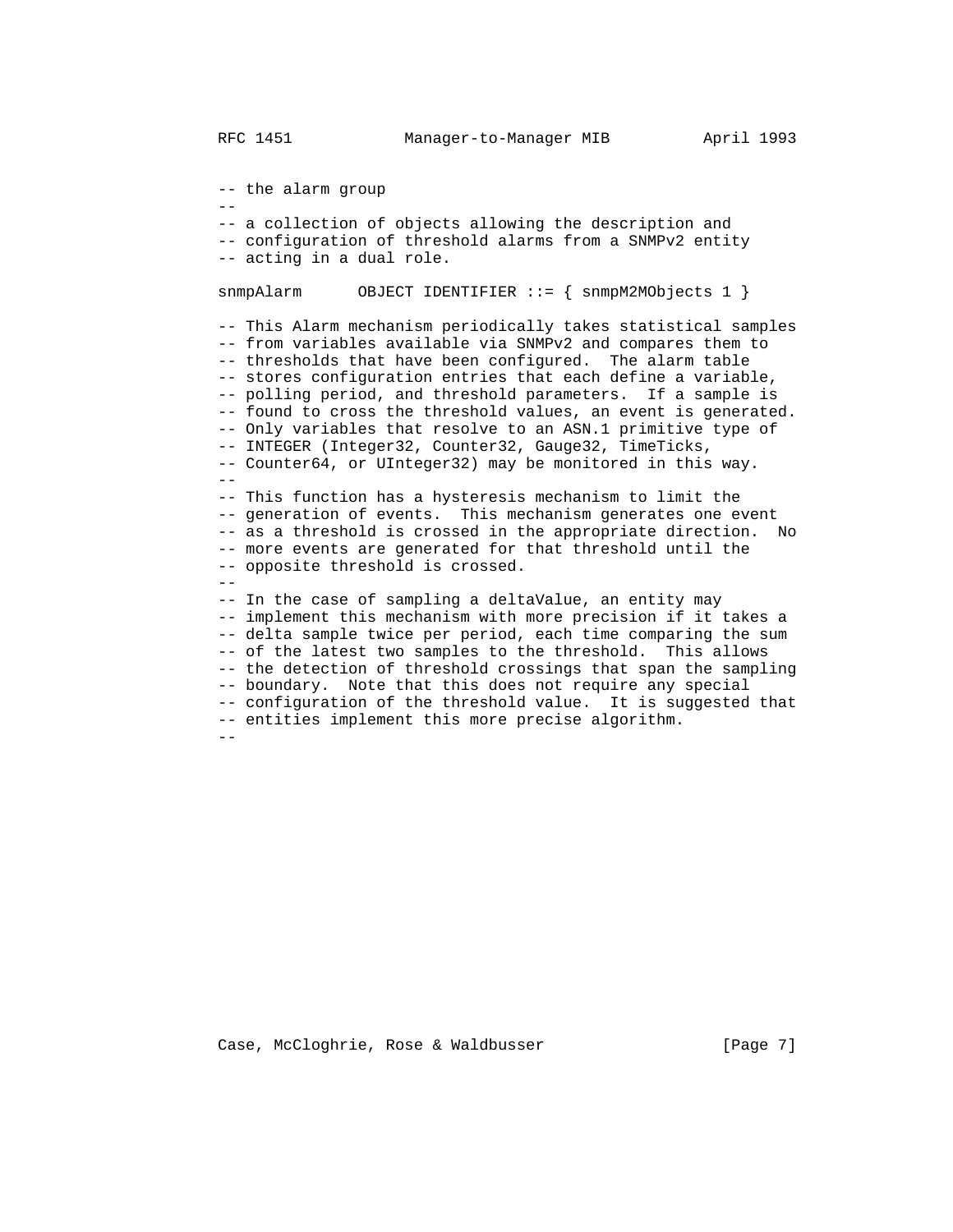snmpAlarmNextIndex OBJECT-TYPE SYNTAX INTEGER (0..65535) MAX-ACCESS read-only STATUS current DESCRIPTION "The index number of the next appropriate unassigned entry in the snmpAlarmTable. The value 0 indicates that no unassigned entries are available. A management station should create new entries in the snmpAlarmTable using this algorithm: first, issue a management protocol retrieval operation to determine the value of snmpAlarmNextIndex; and, second, issue a management protocol set operation to create an instance of the snmpAlarmStatus object setting its value to 'createAndGo' or 'createAndWait' (as specified in the description of the RowStatus textual convention)."  $::=$  { snmpAlarm 1 } snmpAlarmTable OBJECT-TYPE SYNTAX SEQUENCE OF SnmpAlarmEntry MAX-ACCESS not-accessible STATUS current DESCRIPTION "A list of snmpAlarm entries."  $::=$  { snmpAlarm 2 } snmpAlarmEntry OBJECT-TYPE SYNTAX SnmpAlarmEntry MAX-ACCESS not-accessible STATUS current DESCRIPTION "A list of parameters that set up a periodic sampling query to check for alarm conditions. The contextIdentity included in the INDEX clause is the context to which the sampling queries are directed." INDEX { contextIdentity, snmpAlarmIndex }  $::=$  { snmpAlarmTable 1 }

Case, McCloghrie, Rose & Waldbusser (Page 8)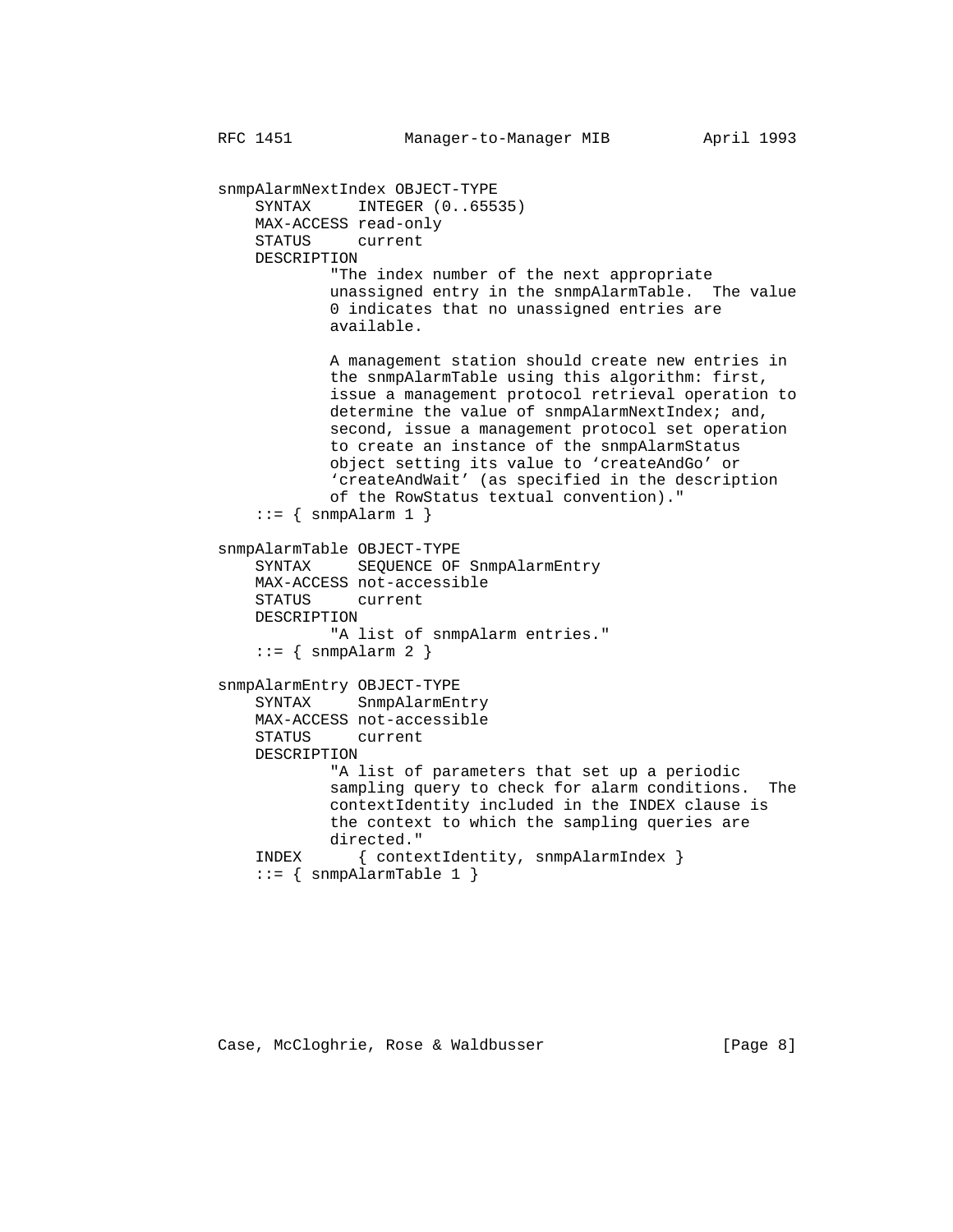```
 SnmpAlarmEntry ::= SEQUENCE {
             snmpAlarmIndex INTEGER,<br>snmpAlarmVariable InstancePointer,
             snmpAlarmVariable
             snmpAlarmInterval Integer32,
             snmpAlarmSampleType INTEGER,
snmpAlarmValue integer32,
snmpAlarmStartupAlarm INTEGER,
             snmpAlarmRisingThreshold Integer32,<br>snmpAlarmFallingThreshold Integer32,
             snmpAlarmFallingThreshold Integer3<br>snmpAlarmRisingEventIndex INTEGER,<br>snmpAlarmFallingEventIndex INTEGER,
snmpAlarmRisingEventIndex INTEGER,
snmpAlarmFallingEventIndex INTEGER,
              snmpAlarmUnavailableEventIndex INTEGER,
         snmpAlarmStatus RowStatus RowStatus
 }
          snmpAlarmIndex OBJECT-TYPE
             SYNTAX INTEGER (1..65535)
             MAX-ACCESS not-accessible<br>STATUS current
                     current
              DESCRIPTION
                      "An index that uniquely identifies an entry in the
                      snmpAlarm table for a particular sampling context.
                      Each such entry defines a diagnostic sample at a
                      particular interval for a variable in the
                      particular context's object resources."
             ::= { snmpAlarmEntry 1 }
```
Case, McCloghrie, Rose & Waldbusser [Page 9]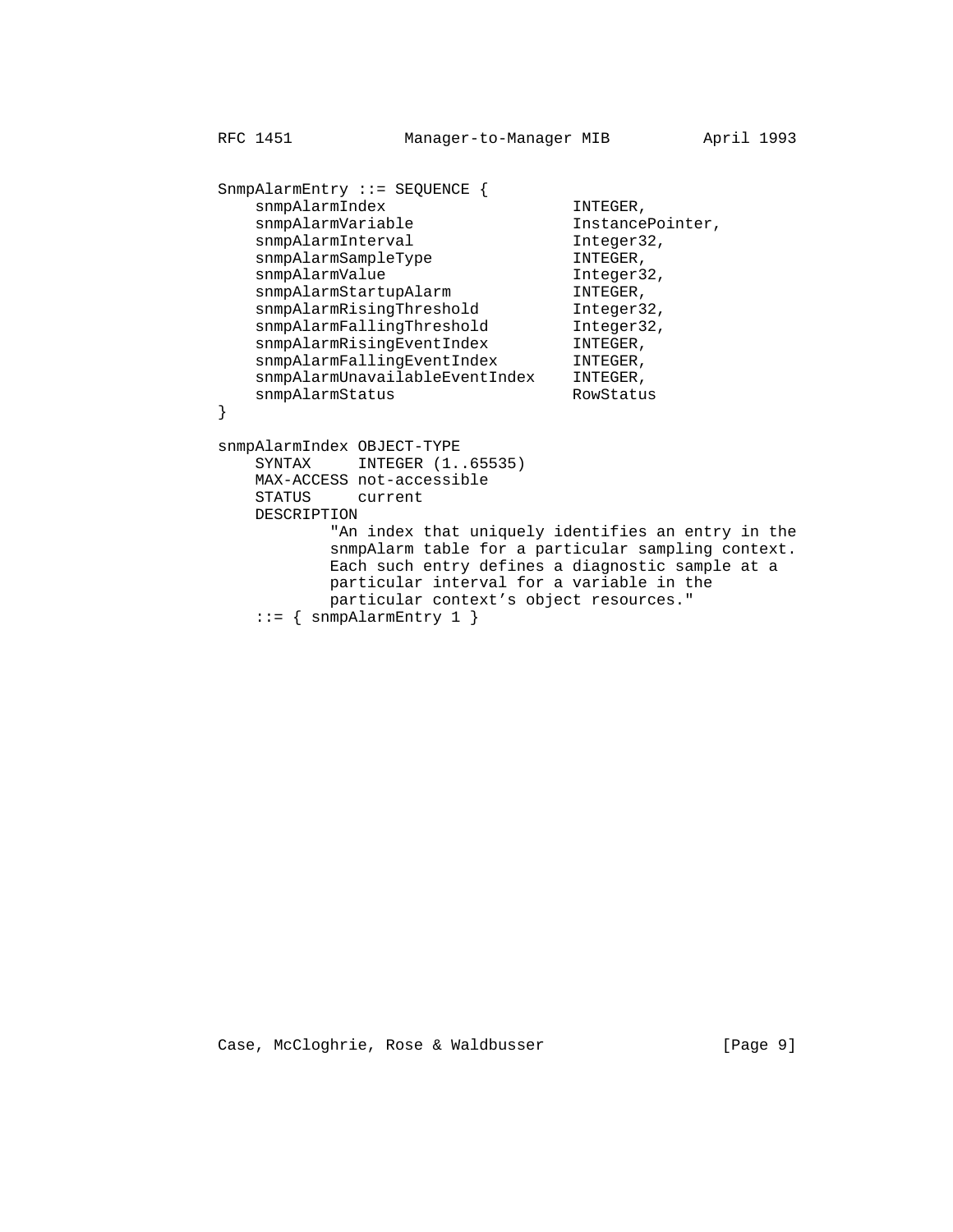snmpAlarmVariable OBJECT-TYPE SYNTAX InstancePointer MAX-ACCESS read-create STATUS current DESCRIPTION "The object identifier of the particular variable to be sampled. Only variables that resolve to an ASN.1 primitive type of INTEGER (Integer32, Counter32, Gauge32, TimeTicks, Counter64, or UInteger32) may be sampled.

> If it is detected by an error response of authorizationError, noSuchObject, or noSuchInstance that the variable name of an established snmpAlarmEntry is no longer available in the sampling context, a single snmpObjectUnavailableAlarm event is generated and the status of this snmpAlarmEntry is set to 'destroy'. Likewise, if the syntax of the variable retrieved by the query is not Integer32, Counter32, Gauge32, TimeTicks, Counter64, or UInteger32, the same actions will be taken.

> If the SNMPv2 entity acting in a dual role detects that the sampled value can not be obtained due to lack of response to management queries, it should either:

 1) Set the status of this snmpAlarmEntry to 'destroy', if it is determined that further communication is not possible;

or,

 2) Delete the associated snmpAlarmValue instance (but not the entire conceptual row), and continue to attempt to sample the variable and recreate the associated snmpAlarmValue instance should communication be reestablished.

 An attempt to modify this object will fail with an 'inconsistentValue' error if the associated snmpAlarmStatus object would be equal to 'active' both before and after the modification attempt."

Case, McCloghrie, Rose & Waldbusser (Page 10)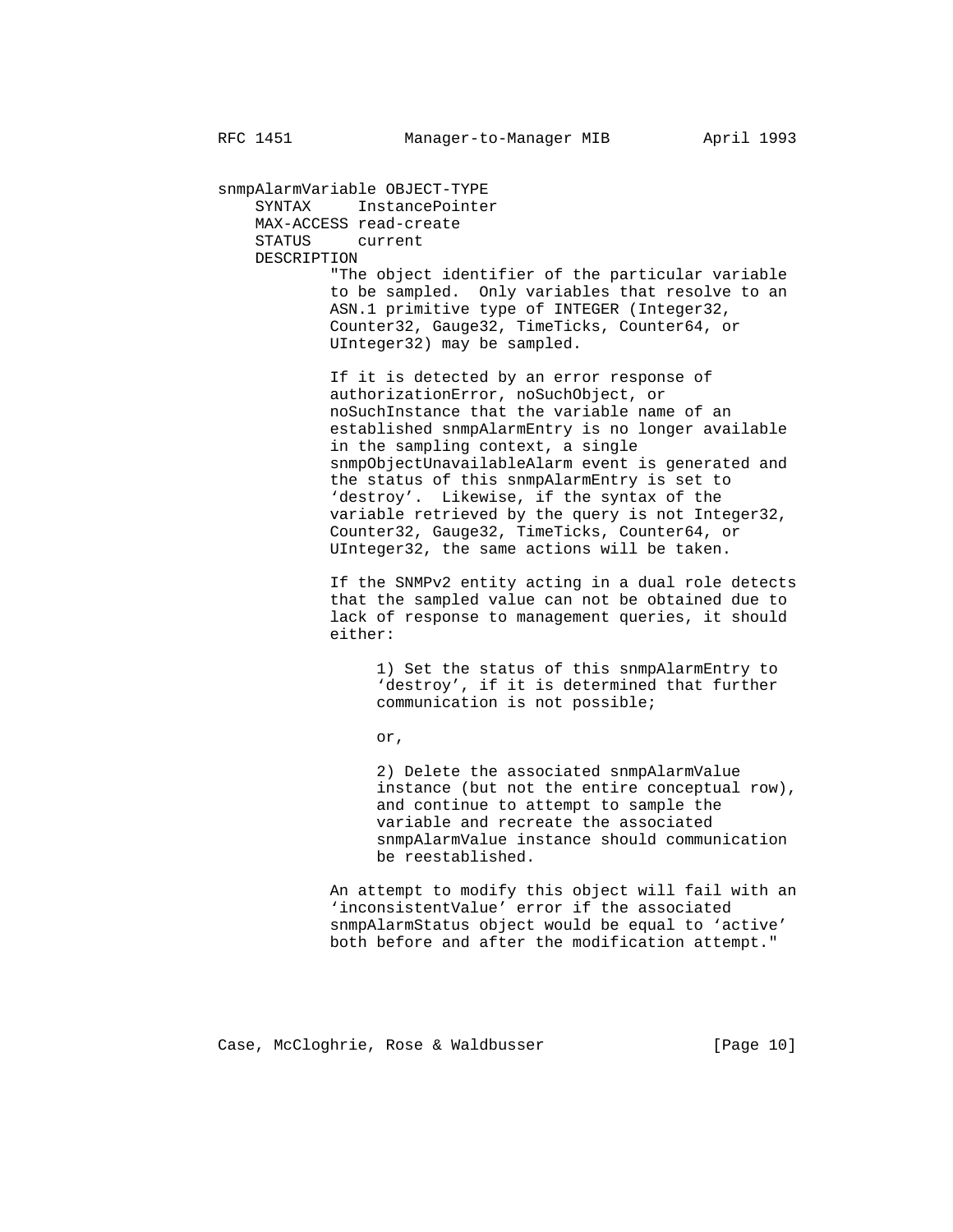::= { snmpAlarmEntry 2 }

 snmpAlarmInterval OBJECT-TYPE SYNTAX Integer32 UNITS "seconds" MAX-ACCESS read-create STATUS current DESCRIPTION

> "The interval in seconds over which the data is sampled and compared with the rising and falling thresholds. When setting this object and the sampling type is 'deltaValue', care should be taken to ensure that the change during this interval of the variable being sampled will not exceed the  $(-2^31...2^31-1)$  range of the snmpAlarmValue.

 An attempt to modify this object will fail with an 'inconsistentValue' error if the associated snmpAlarmStatus object would be equal to 'active' both before and after the modification attempt."  $::=$  { snmpAlarmEntry 3 }

Case, McCloghrie, Rose & Waldbusser [Page 11]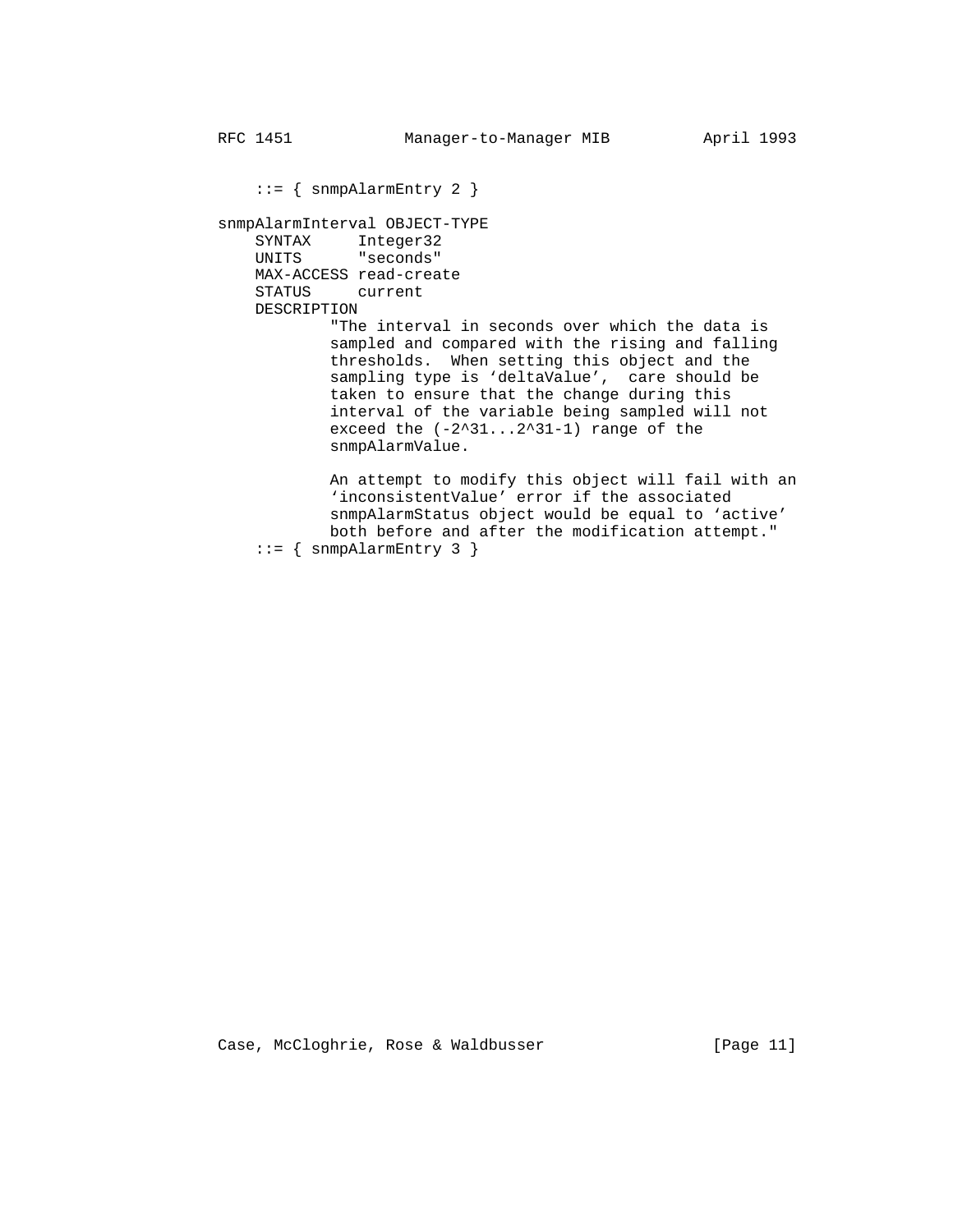snmpAlarmSampleType OBJECT-TYPE SYNTAX INTEGER { absoluteValue(1), deltaValue(2)<br>} } MAX-ACCESS read-create STATUS current DESCRIPTION "The method of sampling the selected variable and calculating the value to be compared against the thresholds. If the value of this object is 'absoluteValue', the value of the selected variable at the end of the sampling interval will be compared directly with both the snmpAlarmRisingThreshold and the snmpAlarmFallingThreshold values. If the value of this object is 'deltaValue', the value of the selected variable at the end of the sampling interval will be subtracted from its value at the end of the previous sampling interval, and the difference compared with both the snmpAlarmRisingThreshold and the snmpAlarmFallingThreshold values. An attempt to modify this object will fail with an 'inconsistentValue' error if the associated snmpAlarmStatus object would be equal to 'active' both before and after the modification attempt." DEFVAL { deltaValue }  $::=$  { snmpAlarmEntry 4 }

Case, McCloghrie, Rose & Waldbusser (Page 12)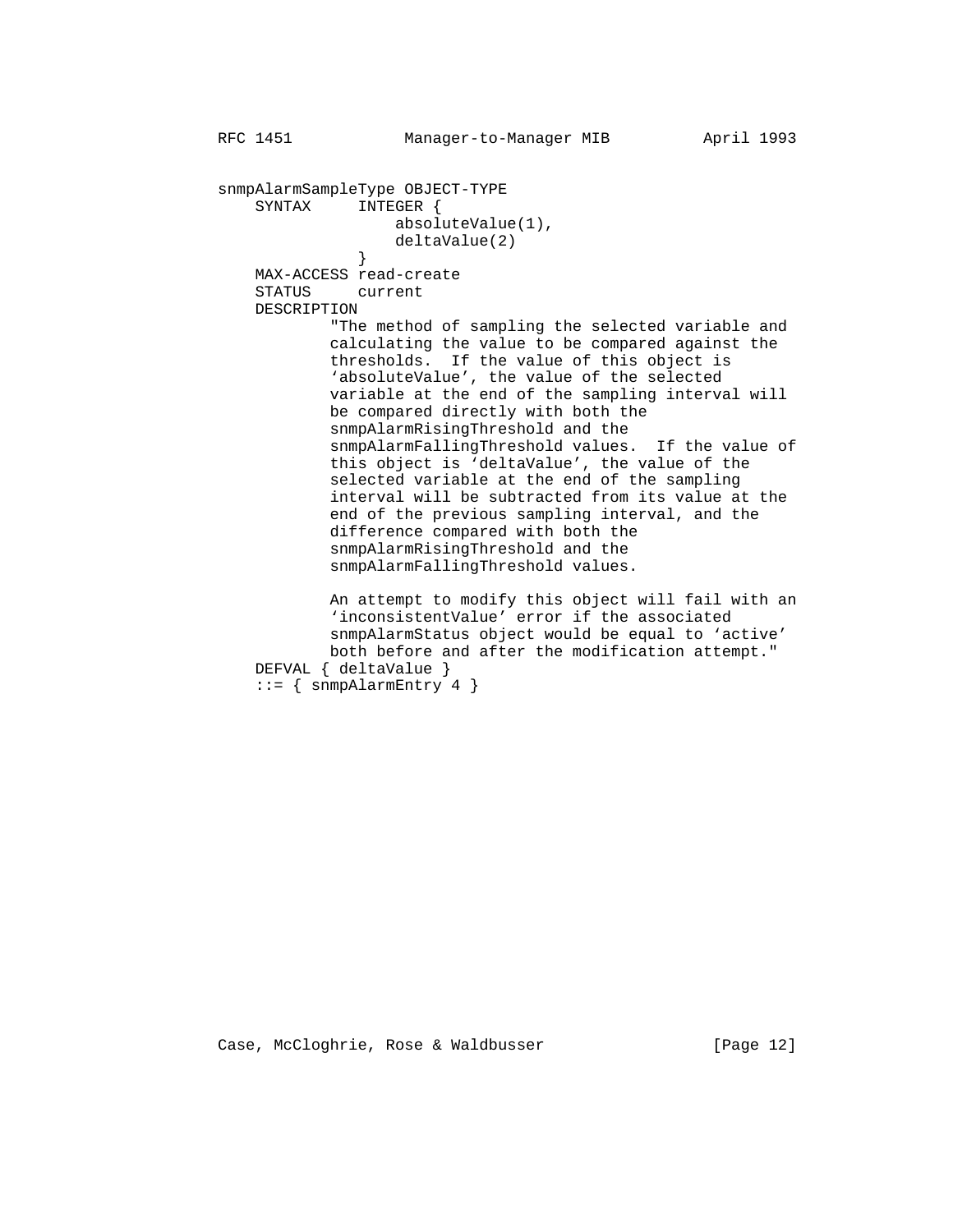snmpAlarmValue OBJECT-TYPE SYNTAX Integer32 MAX-ACCESS read-only STATUS current DESCRIPTION "The value of the statistic during the last sampling period. The value during the current sampling period is not made available until the period is completed. If the value of the statistic does not fit in the signed 32 bit representation of this object, it should be truncated in an implementation specific manner. Note that if the associated snmpAlarmSampleType is

 set to 'deltaValue', the value of this object is the difference in the sampled variable since the last sample.

 This object will be created by the SNMPv2 entity acting in a dual role when this entry is set to 'active', and the first sampling period has completed. It may be created and deleted at other times by the SNMPv2 entity acting in a dual role when the sampled value can not be obtained, as specified in the snmpAlarmVariable object."  $::=$  { snmpAlarmEntry 5 }

Case, McCloghrie, Rose & Waldbusser (Page 13)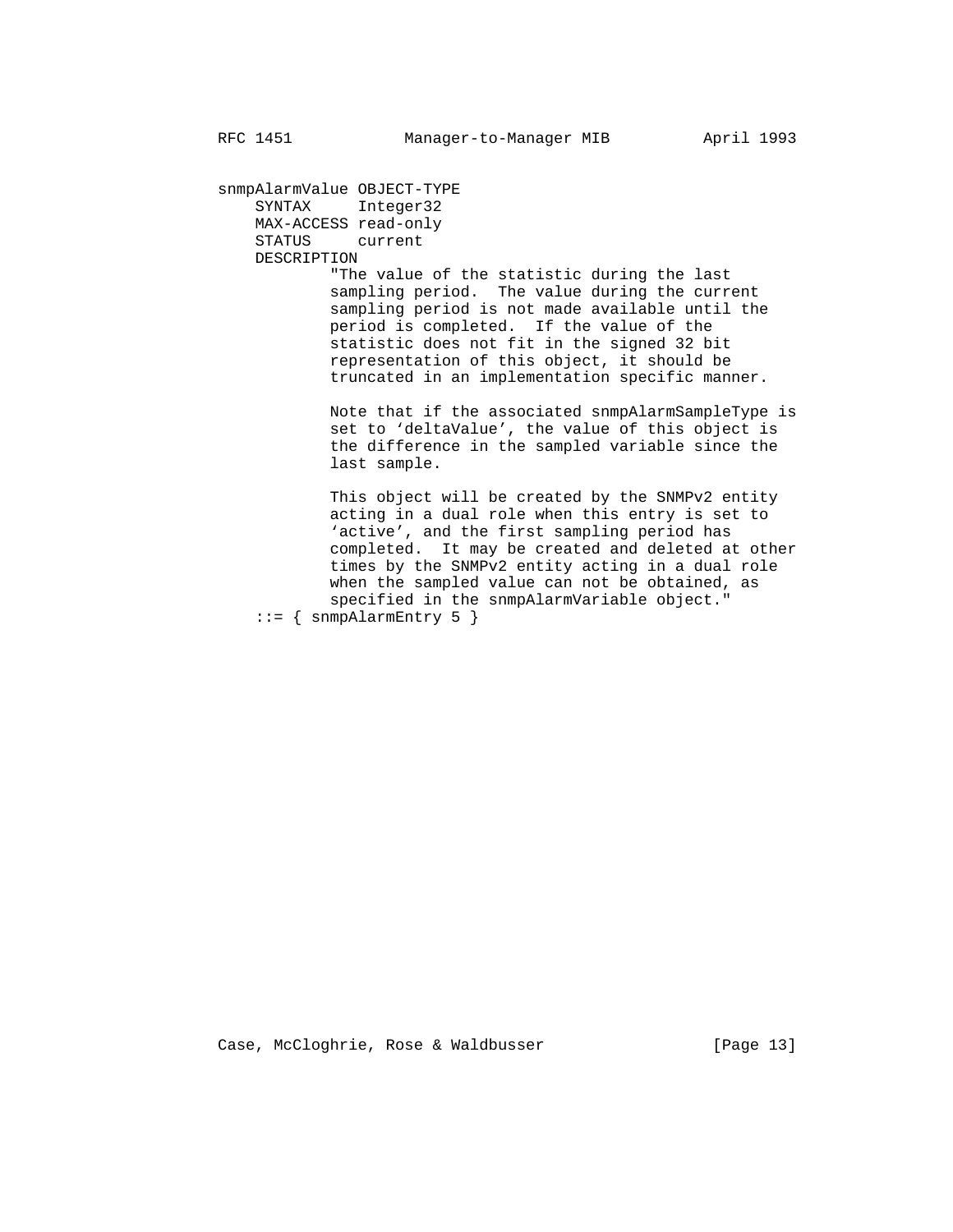```
 snmpAlarmStartupAlarm OBJECT-TYPE
              SYNTAX INTEGER {
                             risingAlarm(1),
                             fallingAlarm(2),
                         risingOrFallingAlarm(3)
 }
              MAX-ACCESS read-create
              STATUS current
              DESCRIPTION
                      "The alarm that may be sent when this entry is
                      first set to 'active'. If the first sample after
                      this entry becomes active is greater than or equal
                     to the risingThreshold and snmpAlarmStartupAlarm
                      is equal to 'risingAlarm' or
                      'risingOrFallingAlarm', then a single rising alarm
                      will be generated. If the first sample after this
                      entry becomes active is less than or equal to the
                      fallingThreshold and snmpAlarmStartupAlarm is
                      equal to 'fallingAlarm' or 'risingOrFallingAlarm',
                      then a single falling alarm will be generated.
                      Note that a snmpObjectUnavailableAlarm is sent
                      upon startup whenever it is applicable,
                      independent of the setting of
                      snmpAlarmStartupAlarm.
                      An attempt to modify this object will fail with an
                      'inconsistentValue' error if the associated
                      snmpAlarmStatus object would be equal to 'active'
                      both before and after the modification attempt."
              DEFVAL { risingOrFallingAlarm }
             ::= { snmpAlarmEntry 6 }
```
Case, McCloghrie, Rose & Waldbusser (Page 14)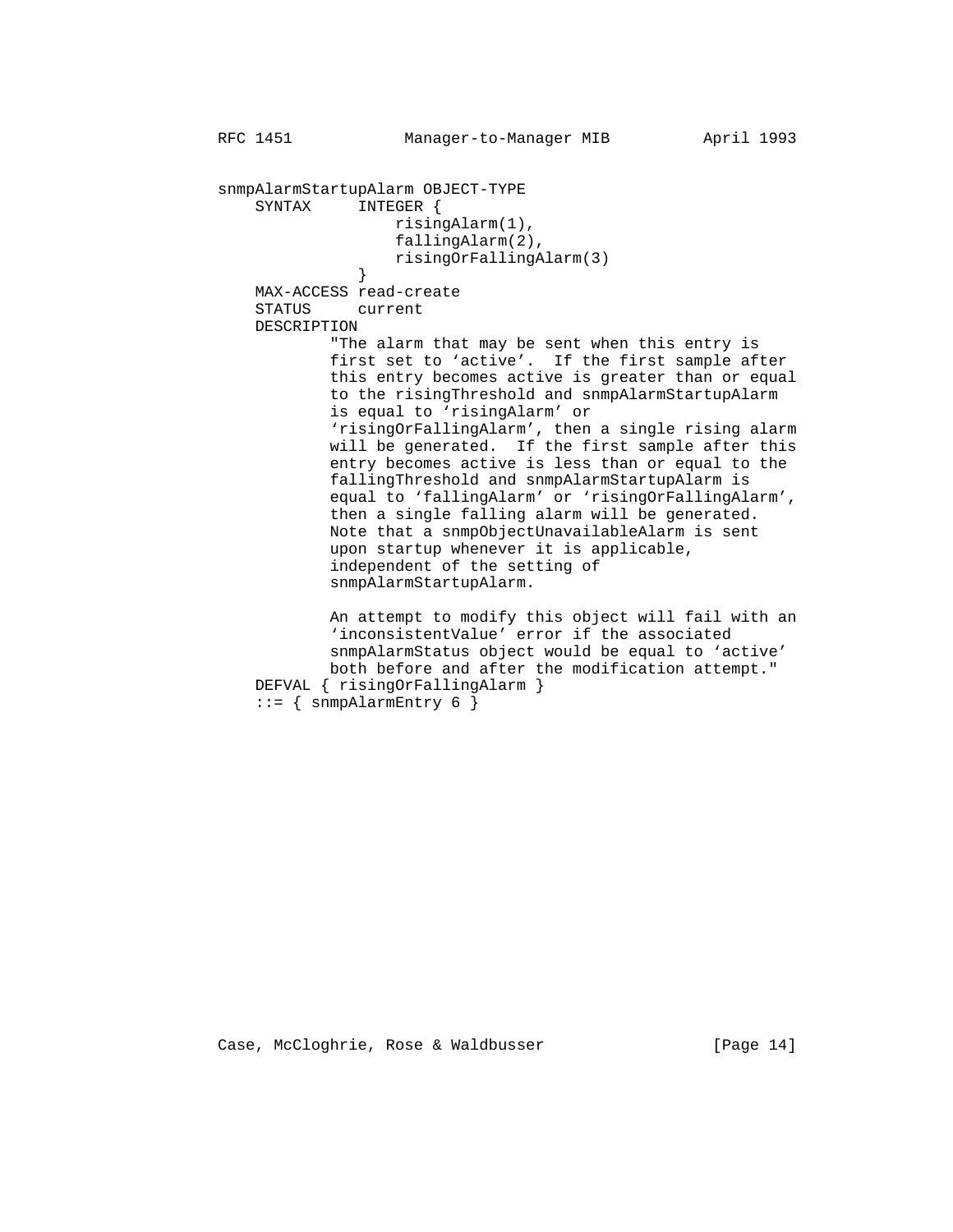snmpAlarmRisingThreshold OBJECT-TYPE SYNTAX Integer32 MAX-ACCESS read-create STATUS current DESCRIPTION

 "A threshold for the sampled statistic. When the current sampled value is greater than or equal to this threshold, and the value at the last sampling interval was less than this threshold, a single event will be generated. A single event will also be generated if the first sample after this entry becomes active is greater than or equal to this threshold and the associated snmpAlarmStartupAlarm is equal to 'risingAlarm' or 'risingOrFallingAlarm'.

 After a rising event is generated, another such event will not be generated until the sampled value falls below this threshold and reaches the snmpAlarmFallingThreshold.

 An attempt to modify this object will fail with an 'inconsistentValue' error if the associated snmpAlarmStatus object would be equal to 'active' both before and after the modification attempt."  $::=$  { snmpAlarmEntry 7 }

Case, McCloghrie, Rose & Waldbusser (Page 15)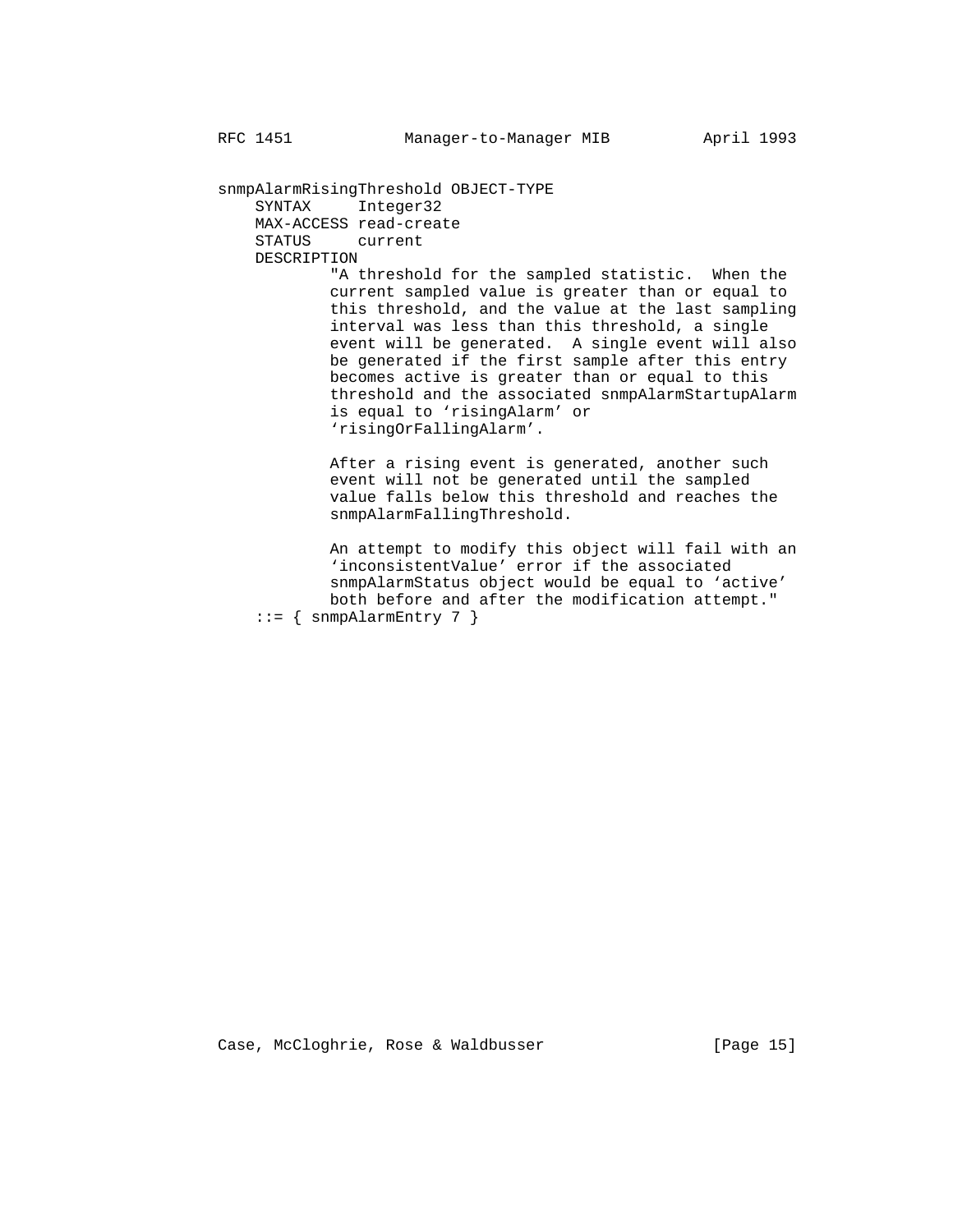snmpAlarmFallingThreshold OBJECT-TYPE SYNTAX Integer32 MAX-ACCESS read-create STATUS current DESCRIPTION

 "A threshold for the sampled statistic. When the current sampled value is less than or equal to this threshold, and the value at the last sampling interval was greater than this threshold, a single event will be generated. A single event will also be generated if the first sample after this entry becomes active is less than or equal to this threshold and the associated snmpAlarmStartupAlarm is equal to 'fallingAlarm' or 'risingOrFallingAlarm'.

> After a falling event is generated, another such event will not be generated until the sampled value rises above this threshold and reaches the snmpAlarmRisingThreshold.

 An attempt to modify this object will fail with an 'inconsistentValue' error if the associated snmpAlarmStatus object would be equal to 'active' both before and after the modification attempt."  $::=$  { snmpAlarmEntry 8 }

Case, McCloghrie, Rose & Waldbusser (Page 16)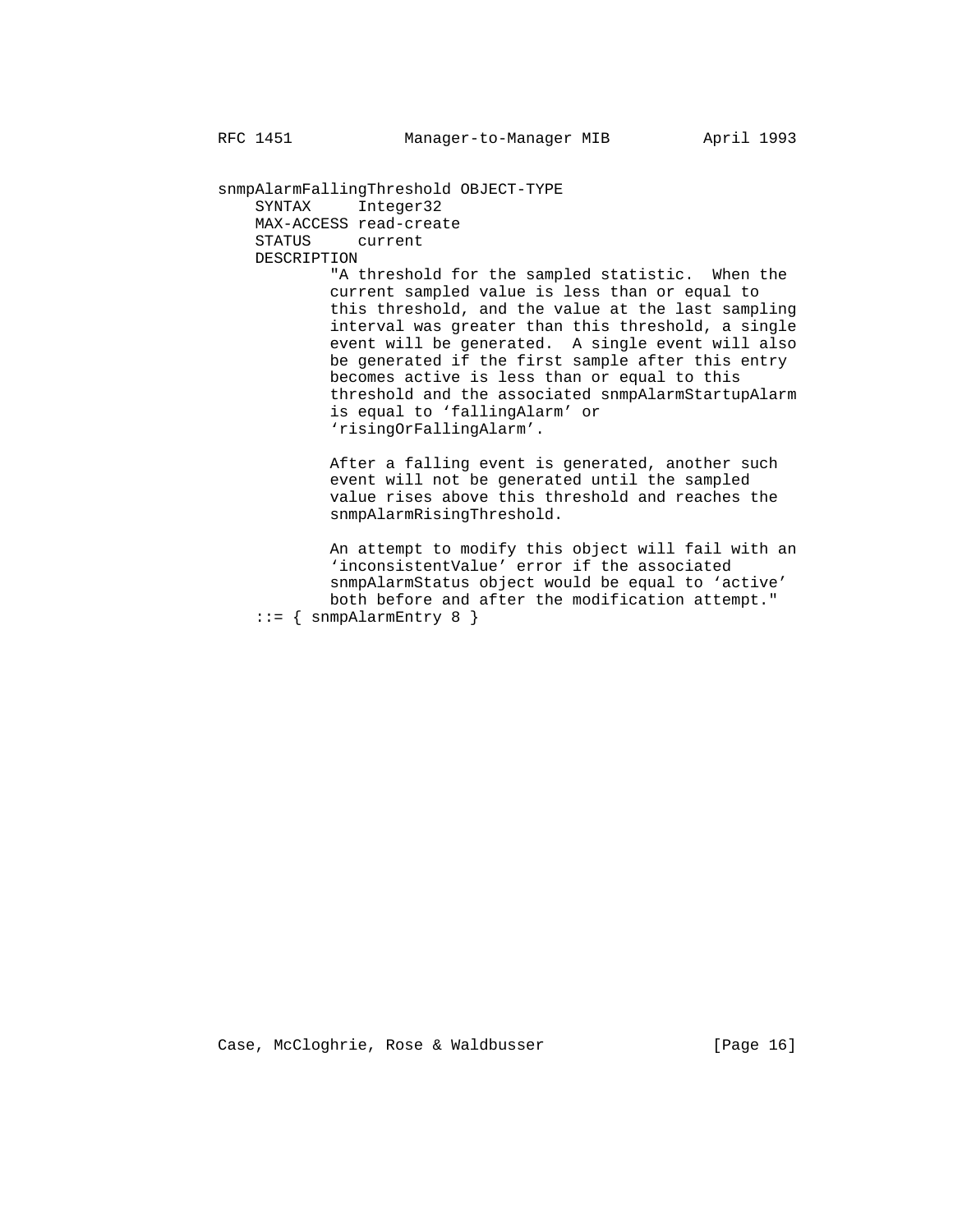snmpAlarmRisingEventIndex OBJECT-TYPE SYNTAX INTEGER (0..65535) MAX-ACCESS read-create STATUS current DESCRIPTION

 "The index of the snmpEventEntry that is used when a rising threshold is crossed. The snmpEventEntry identified by a particular value of this index is the same as identified by the same value of the snmpEventIndex object. If there is no corresponding entry in the snmpEventTable, then no association exists. In particular, if this value is zero, no associated event will be generated, as zero is not a valid snmpEventIndex.

> An attempt to modify this object will fail with an 'inconsistentValue' error if the associated snmpAlarmStatus object would be equal to 'active' both before and after the modification attempt."  $::=$  { snmpAlarmEntry 9 }

Case, McCloghrie, Rose & Waldbusser [Page 17]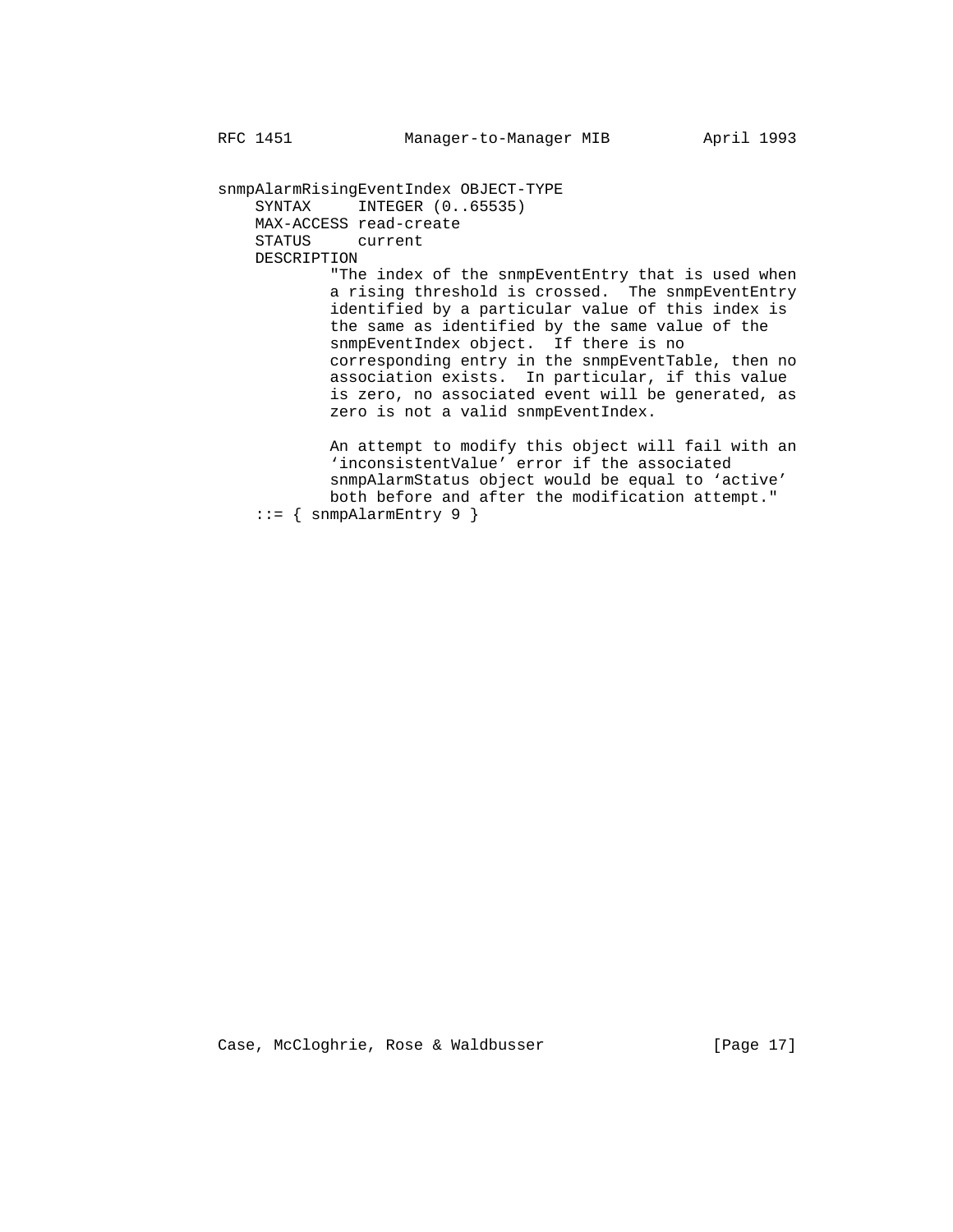snmpAlarmFallingEventIndex OBJECT-TYPE SYNTAX INTEGER  $(0..65535)$  MAX-ACCESS read-create STATUS current DESCRIPTION "The index of the snmpEventEntry that is used when a falling threshold is crossed. The snmpEventEntry identified by a particular value of this index is the same as identified by the same value of the snmpEventIndex object. If there is no corresponding entry in the snmpEventTable, then no association exists. In particular, if this value is zero, no associated event will be generated, as zero is not a valid snmpEventIndex. An attempt to modify this object will fail with an 'inconsistentValue' error if the associated snmpAlarmStatus object would be equal to 'active' both before and after the modification attempt."  $::=$  { snmpAlarmEntry 10 } snmpAlarmUnavailableEventIndex OBJECT-TYPE SYNTAX INTEGER (0..65535) MAX-ACCESS read-create STATUS current DESCRIPTION "The index of the snmpEventEntry that is used when a variable becomes unavailable. The snmpEventEntry identified by a particular value of this index is the same as identified by the same value of the snmpEventIndex object. If there is no corresponding entry in the snmpEventTable, then no association exists. In particular, if this value is zero, no associated event will be generated, as zero is not a valid snmpEventIndex. An attempt to modify this object will fail with an 'inconsistentValue' error if the associated snmpAlarmStatus object would be equal to 'active' both before and after the modification attempt."  $::=$  { snmpAlarmEntry 11 }

Case, McCloghrie, Rose & Waldbusser (Page 18)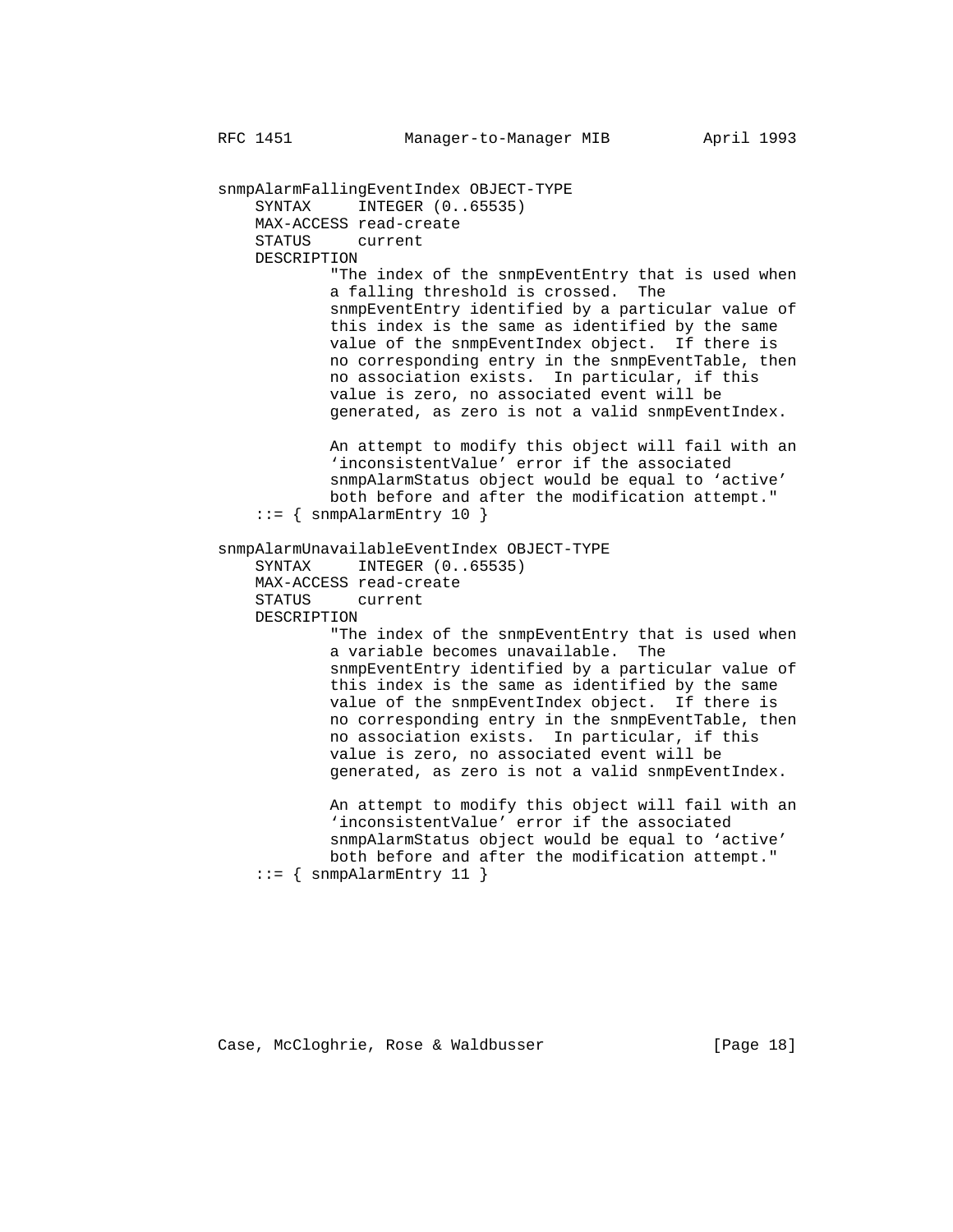snmpAlarmStatus OBJECT-TYPE SYNTAX RowStatus MAX-ACCESS read-create STATUS current DESCRIPTION "The status of this snmpAlarm entry. This object may not be set to 'active' unless the following columnar objects exist in this row: snmpAlarmVariable, snmpAlarmInterval, snmpAlarmSampleType, snmpAlarmStartupAlarm, snmpAlarmRisingThreshold, snmpAlarmFallingThreshold, snmpAlarmRisingEventIndex, snmpAlarmFallingEventIndex, and snmpAlarmUnavailableEventIndex." ::= { snmpAlarmEntry 12 }

Case, McCloghrie, Rose & Waldbusser [Page 19]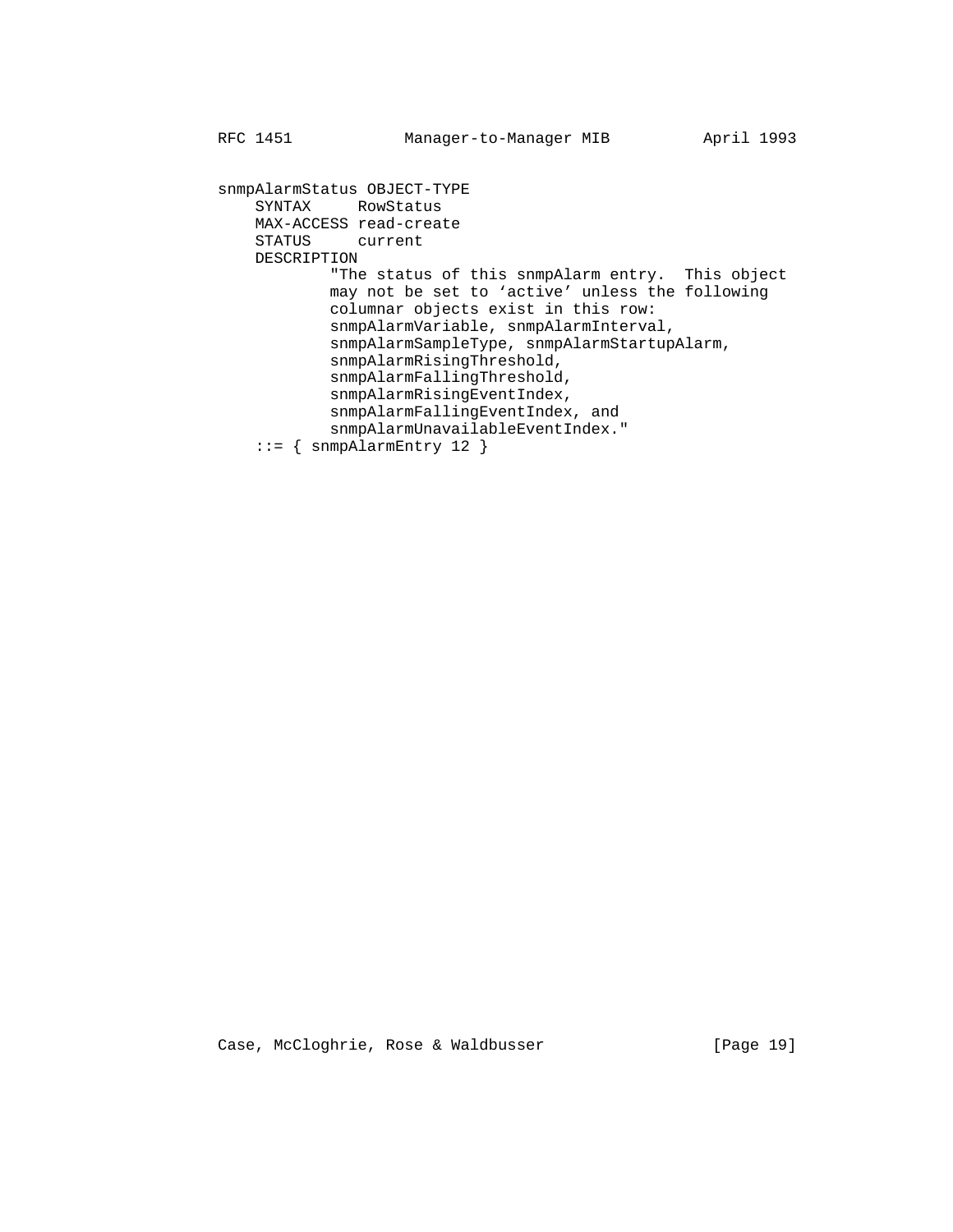```
 RFC 1451 Manager-to-Manager MIB April 1993
 -- alarm-related notifications
 snmpAlarmNotifications
                OBJECT IDENTIFIER ::= { snmpAlarm 3 }
 snmpRisingAlarm NOTIFICATION-TYPE
     OBJECTS { snmpAlarmVariable, snmpAlarmSampleType,
               snmpAlarmValue, snmpAlarmRisingThreshold }
     STATUS current
     DESCRIPTION
             "An event that is generated when an alarm entry
             crosses its rising threshold. The instances of
             those objects contained within the varbind list
             are those of the alarm entry which generated this
             event."
     ::= { snmpAlarmNotifications 1 }
 snmpFallingAlarm NOTIFICATION-TYPE
     OBJECTS { snmpAlarmVariable, snmpAlarmSampleType,
               snmpAlarmValue, snmpAlarmFallingThreshold }
     STATUS current
     DESCRIPTION
             "An event that is generated when an alarm entry
             crosses its falling threshold. The instances of
             those objects contained within the varbind list
             are those of the alarm entry which generated this
             event."
     ::= { snmpAlarmNotifications 2 }
 snmpObjectUnavailableAlarm NOTIFICATION-TYPE
     OBJECTS { snmpAlarmVariable }
     STATUS current
     DESCRIPTION
             "An event that is generated when a variable
             monitored by an alarm entry becomes unavailable.
             The instance of snmpAlarmVariable contained within
             the varbind list is the one associated with the
             alarm entry which generated this event."
     ::= { snmpAlarmNotifications 3 }
```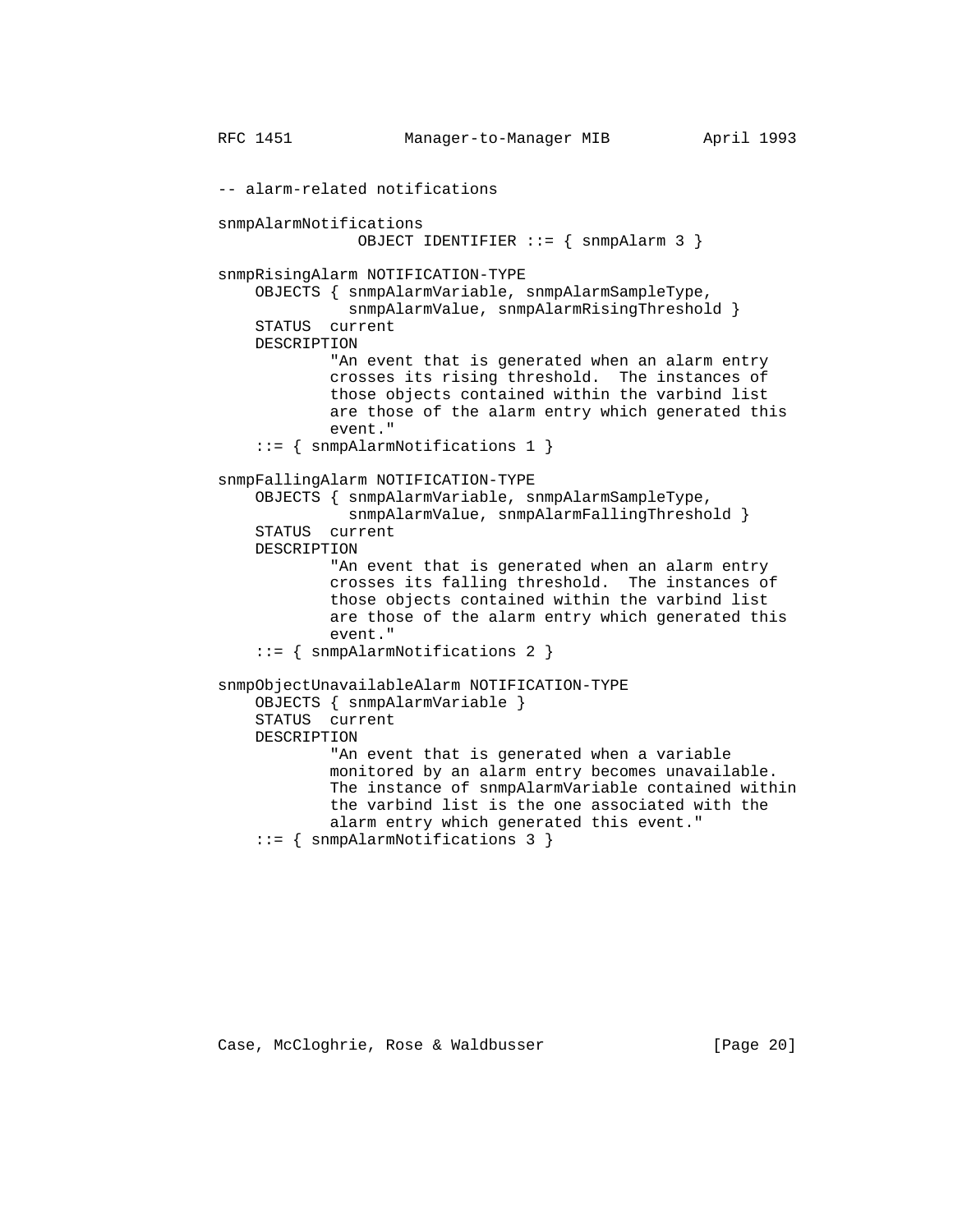-- the event group -- -- a collection of objects allowing the description and -- configuration of events from a SNMPv2 entity acting -- in a dual role. snmpEvent OBJECT IDENTIFIER ::= { snmpM2MObjects 2 } -- The snmpEvent table defines the set of events generated on -- a SNMPv2 entity acting in a dual role. Each entry in the -- snmpEventTable associates an event type with the -- notification method and associated parameters. Some -- snmpEvent entries are fired by an associated condition in -- the snmpAlarmTable. Others are fired on behalf of -- conditions defined in the NOTIFICATION-TYPE macro. The -- snmpNotificationTable defines notifications that should -- occur when an associated event is fired. snmpEventNextIndex OBJECT-TYPE INTEGER (0..65535) MAX-ACCESS read-only STATUS current DESCRIPTION "The index number of the next appropriate unassigned entry in the snmpEventTable. The value 0 indicates that no unassigned entries are available. A management station should create new entries in the snmpEventTable using this algorithm: first, issue a management protocol retrieval operation to determine the value of snmpEventNextIndex; and, second, issue a management protocol set operation to create an instance of the snmpEventStatus object setting its value to 'createAndWait' or 'createAndGo'."  $::=$  { snmpEvent 1 }

Case, McCloghrie, Rose & Waldbusser [Page 21]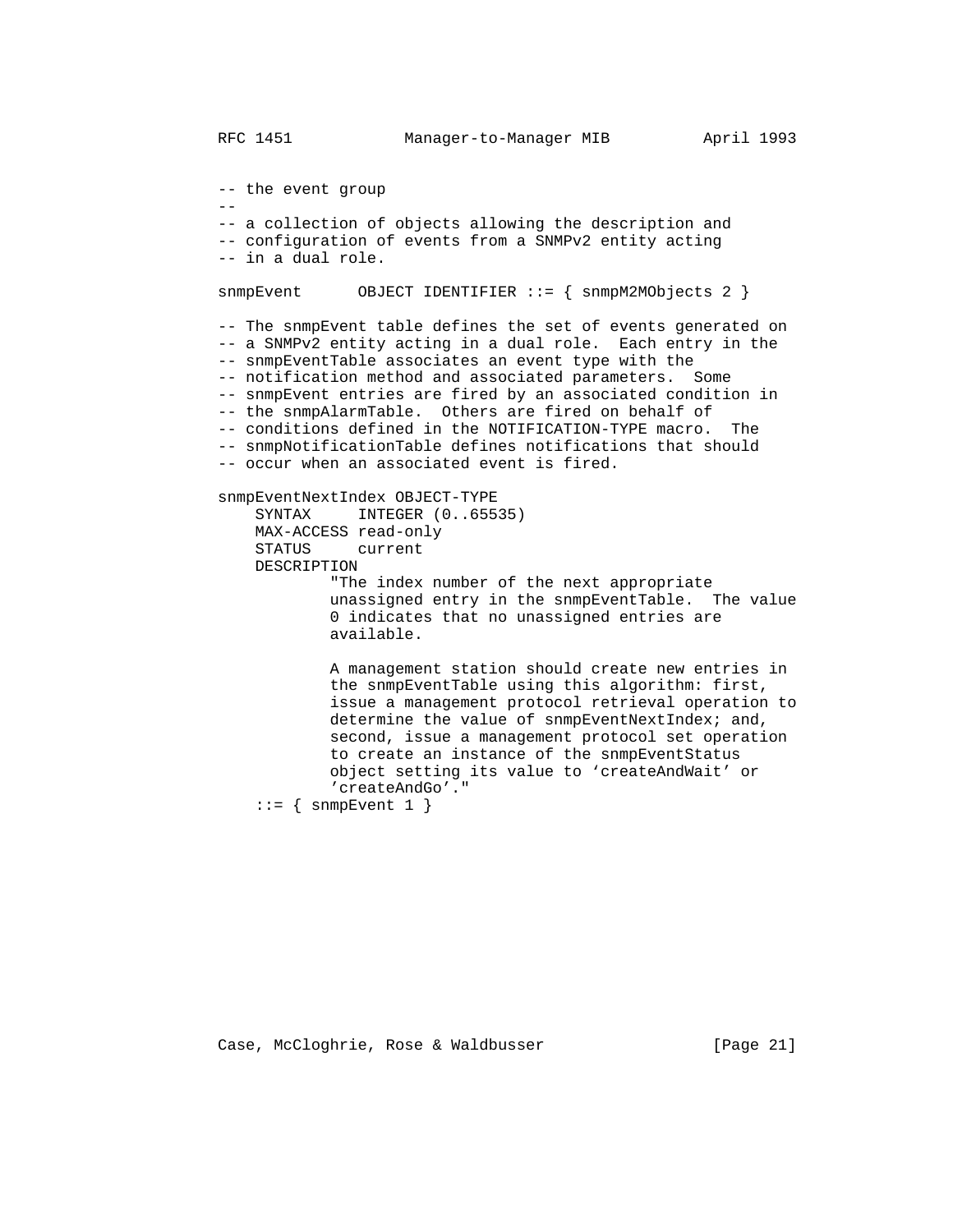```
 RFC 1451 Manager-to-Manager MIB April 1993
         snmpEventTable OBJECT-TYPE
             SYNTAX SEQUENCE OF SnmpEventEntry
             MAX-ACCESS not-accessible
             STATUS current
             DESCRIPTION
                    "A list of events."
            ::= { snmpEvent 2 }
         snmpEventEntry OBJECT-TYPE
             SYNTAX SnmpEventEntry
             MAX-ACCESS not-accessible
             STATUS current
             DESCRIPTION
                    "A set of parameters that describe an event that
                    is generated when certain conditions are met."
             INDEX { snmpEventIndex }
            ::= { snmpEventTable 1 }
         SnmpEventEntry ::= SEQUENCE {
snmpEventIndex INTEGER,
snmpEventID OBJECT IDENTIFIER,
snmpEventDescription DisplayString,
snmpEventEvents Counter32,
            snmpEventLastTimeSent TimeStamp,
        snmpEventStatus RowStatus RowStatus
 }
         snmpEventIndex OBJECT-TYPE
            SYNTAX INTEGER (1..65535)
             MAX-ACCESS not-accessible
             STATUS current
             DESCRIPTION
                    "An index that uniquely identifies an entry in the
                    snmpEvent table. Each such entry defines an event
                    generated when the appropriate conditions occur."
```

```
::= { snmpEventEntry 1 }
```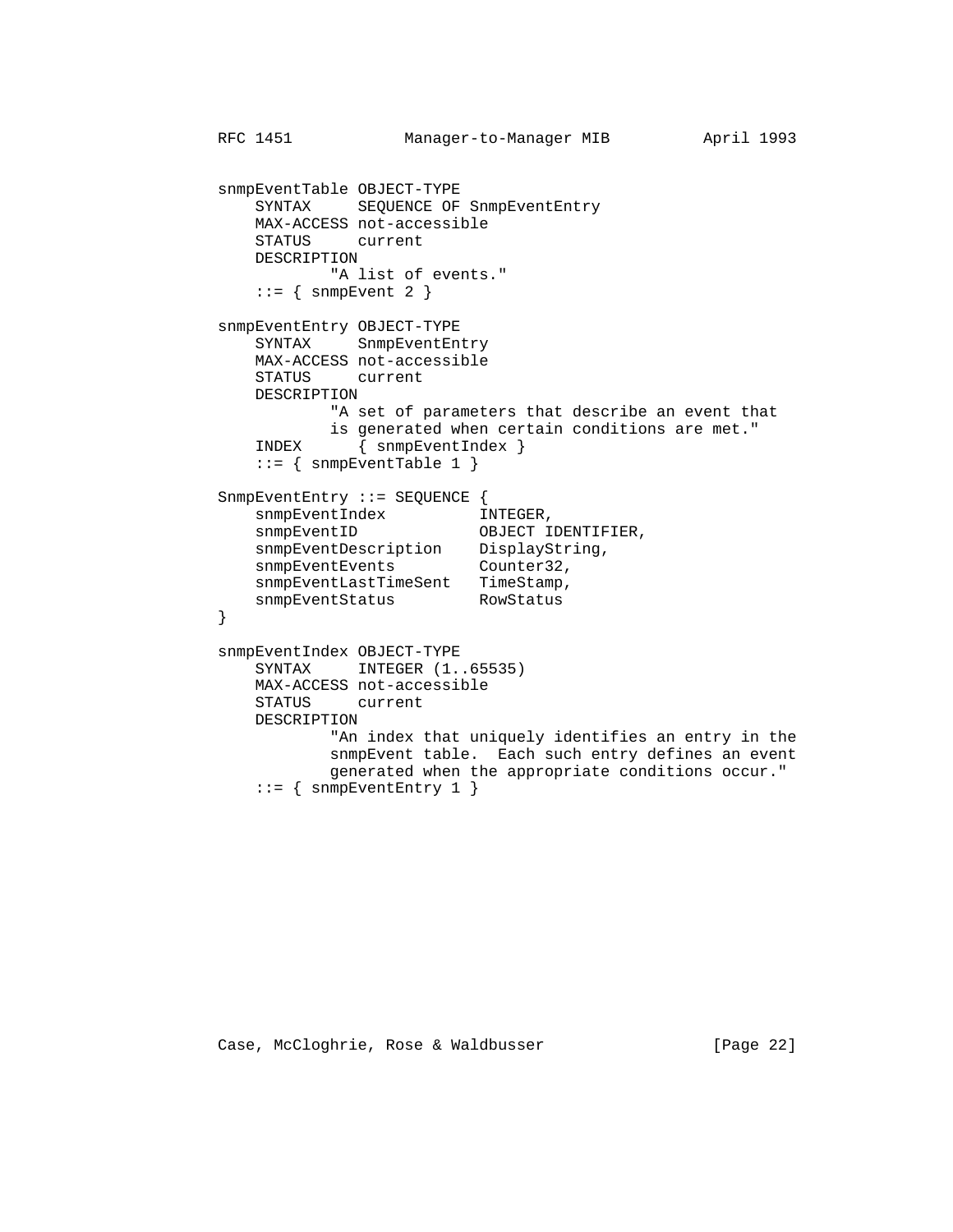RFC 1451 Manager-to-Manager MIB April 1993

 snmpEventID OBJECT-TYPE SYNTAX OBJECT IDENTIFIER MAX-ACCESS read-create STATUS current DESCRIPTION "The authoritative identification of the event type generated by this entry. This variable occurs as the second varbind of an InformRequest- PDU. If this OBJECT IDENTIFIER maps to a NOTIFICATION-TYPE the sender will place the objects listed in the NOTIFICATION-TYPE in the varbind list." ::= { snmpEventEntry 2 } snmpEventDescription OBJECT-TYPE SYNTAX DisplayString (SIZE (0..127)) MAX-ACCESS read-create STATUS current DESCRIPTION "A comment describing this snmpEvent entry." ::= { snmpEventEntry 3 } snmpEventEvents OBJECT-TYPE SYNTAX Counter32 MAX-ACCESS read-only STATUS current DESCRIPTION "The number of events caused by event generators associated with this snmpEvent entry."  $::=$  { snmpEventEntry 4 }

## Case, McCloghrie, Rose & Waldbusser (Page 23)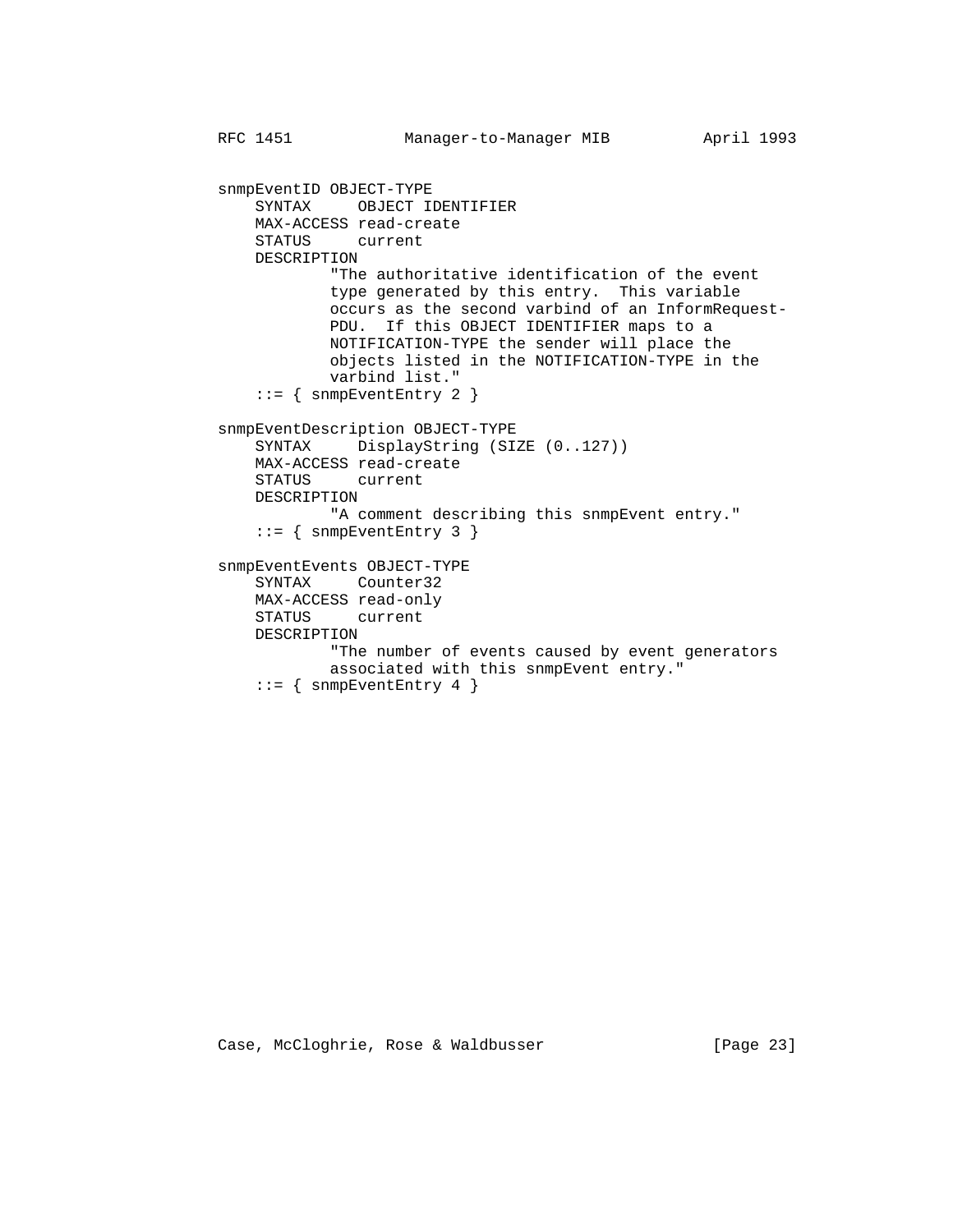```
 snmpEventLastTimeSent OBJECT-TYPE
     SYNTAX TimeStamp
    MAX-ACCESS read-only
     STATUS current
     DESCRIPTION
             "The value of sysUpTime at the time this snmpEvent
             entry last generated an event. If this entry has
             not generated any events, this value will be
             zero."
     DEFVAL { 0 }
     ::= { snmpEventEntry 5 }
 snmpEventStatus OBJECT-TYPE
     SYNTAX RowStatus
     MAX-ACCESS read-create
     STATUS current
     DESCRIPTION
             "The status of this snmpEvent entry. This object
             may not be set to 'active' unless the following
             columnar objects exist in this row: snmpEventID,
             snmpEventDescription, snmpEventEvents, and
             snmpEventLastTimeSent.
             Setting an instance of this object to the value
             'destroy' has the effect of invalidating any/all
             entries in the snmpEventTable, and the
             snmpEventNotifyTable which reference the
             corresponding snmpEventEntry."
    ::= { snmpEventEntry 6 }
```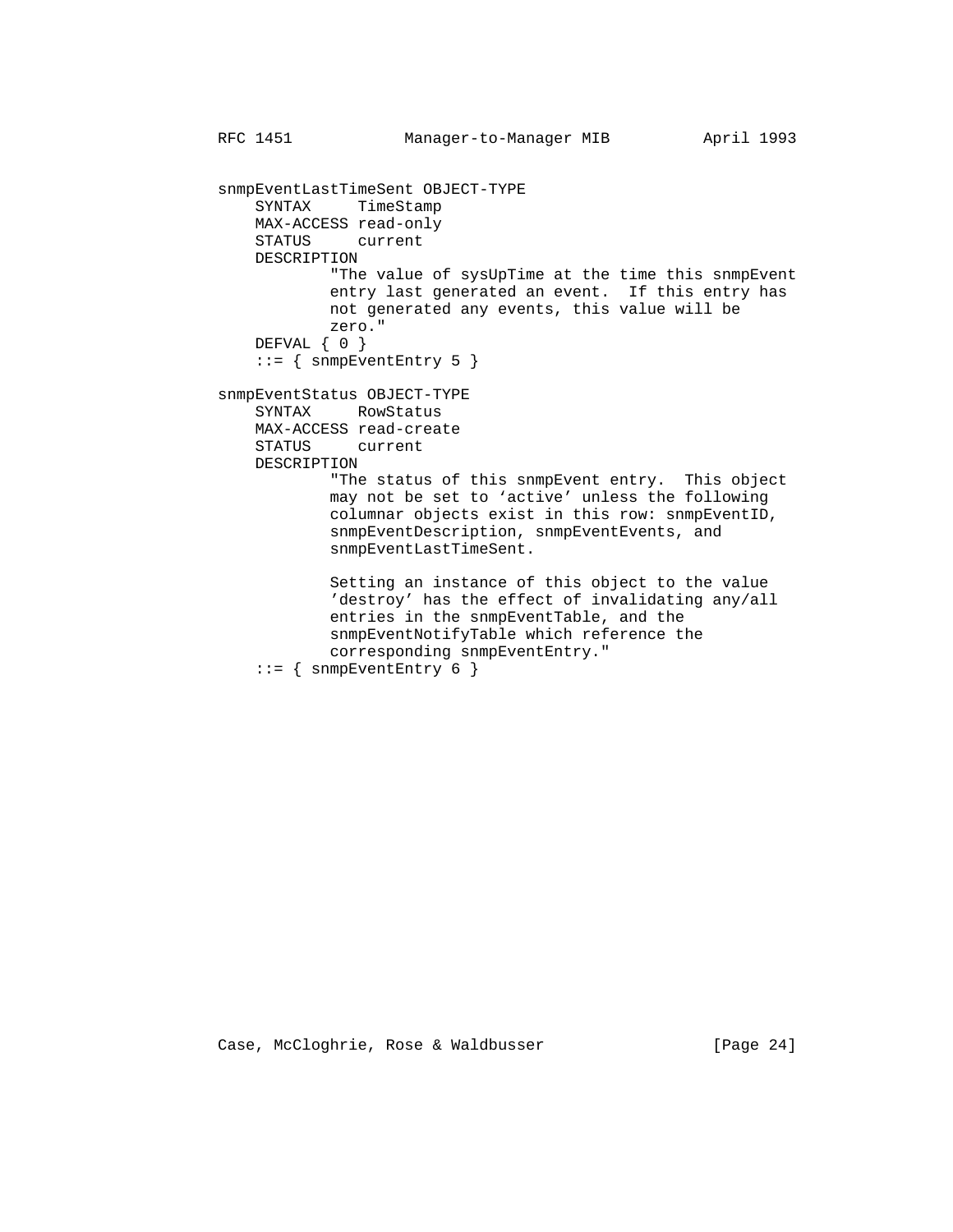```
 RFC 1451 Manager-to-Manager MIB April 1993
```
 snmpEventNotifyMinInterval OBJECT-TYPE SYNTAX Integer32 UNITS "seconds" MAX-ACCESS read-only STATUS current DESCRIPTION "The minimum interval that the SNMPv2 entity acting in a dual role will wait before retransmitting an InformRequest-PDU. This object specifies the minimal value supported by the SNMPv2 entity acting in a dual role, based on resource or implementation constraints. For a particular entry in the snmpEventNotifyTable, if the associated snmpEventNotifyIntervalRequested variable is greater than this object, the snmpEventNotifyIntervalRequested value shall be used as the minimum interval for retransmissions of InformRequest-PDUs sent on behalf of that entry."  $::=$  { snmpEvent 3 } snmpEventNotifyMaxRetransmissions OBJECT-TYPE SYNTAX Integer32 MAX-ACCESS read-only STATUS current DESCRIPTION "The maximum number of time that the SNMPv2 entity acting in a dual role will retransmit an InformRequest-PDU. This object specifies the maximal value supported by the SNMPv2 entity acting in a dual role, based on resource or implementation constraints. For a particular entry in the snmpEventNotifyTable, if the associated snmpEventNotifyRetransmissionsRequested variable is less than this object, the snmpEventNotifyRetransmissionsRequested value shall be used as the retransmission count for InformRequest-PDUs sent on behalf of that entry."  $::=$  { snmpEvent 4 }

-- The snmpEventNotifyTable is used to configure the

Case, McCloghrie, Rose & Waldbusser (Page 25)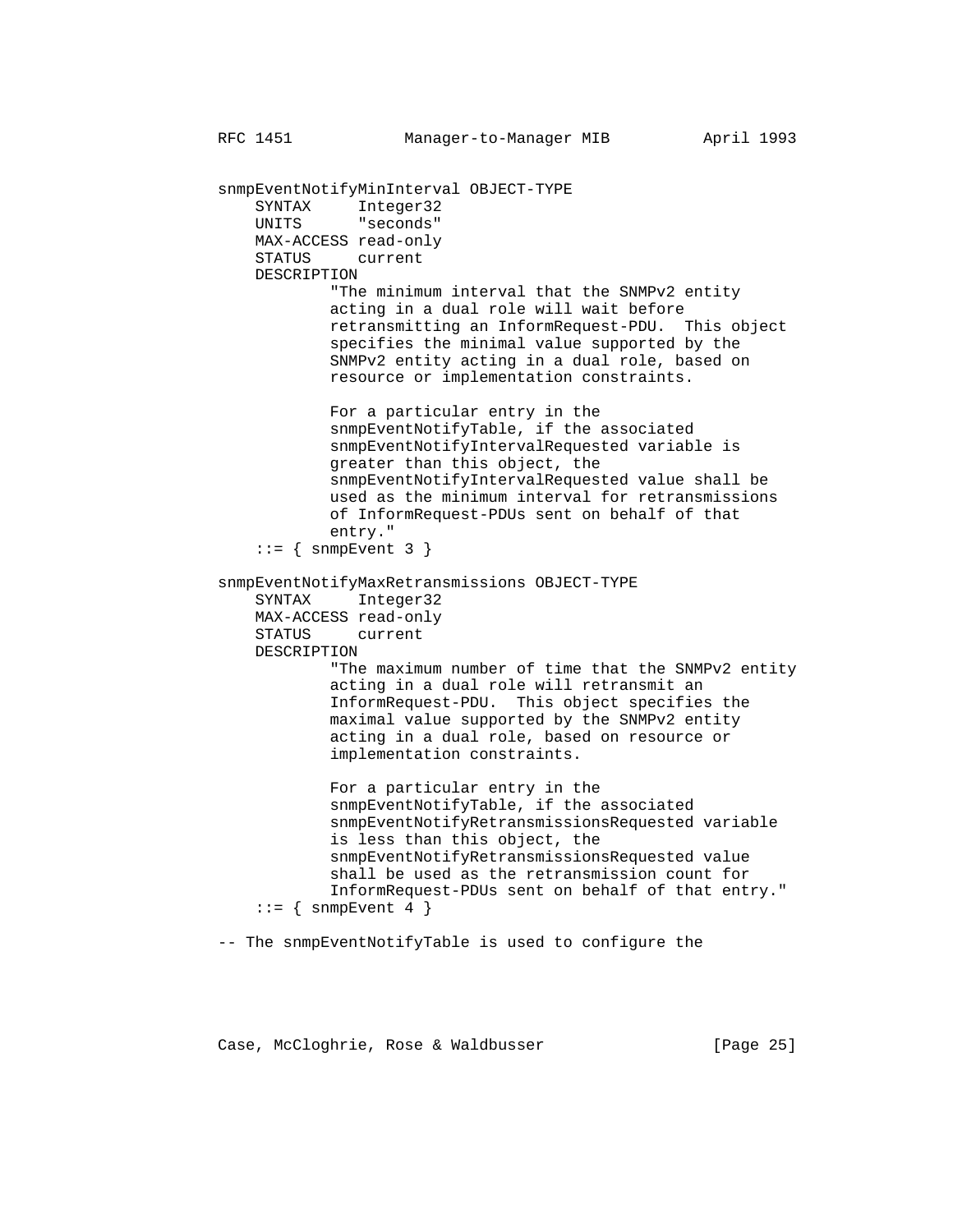```
 RFC 1451 Manager-to-Manager MIB April 1993
          -- destination and type of notifications sent by a SNMPv2
          -- entity acting in a manager role when a particular event
          -- is triggered.
          snmpEventNotifyTable OBJECT-TYPE
              SYNTAX SEQUENCE OF SnmpEventNotifyEntry
              MAX-ACCESS not-accessible
              STATUS current
              DESCRIPTION
                     "A list of protocol configuration entries for
                     event notifications from this entity."
             ::= { snmpEvent 5 }
          snmpEventNotifyEntry OBJECT-TYPE
              SYNTAX SnmpEventNotifyEntry
              MAX-ACCESS not-accessible
              STATUS current
              DESCRIPTION
                      "A set of parameters that describe the type and
                     destination of InformRequest-PDUs sent for a
                     particular event. The snmpEventIndex in this
                     entry's INDEX clause identifies the snmpEventEntry
                     which, when triggered, will generate a
                     notification as configured in this entry. The
                     contextIdentity in this entry's INDEX clause
                     identifies the context to which a notification
                     will be sent."
              INDEX { snmpEventIndex, contextIdentity }
              ::= { snmpEventNotifyTable 1 }
          SnmpEventNotifyEntry ::= SEQUENCE {
             snmpEventNotifyIntervalRequested Integer32,
              snmpEventNotifyRetransmissionsRequested Integer32,
             snmpEventNotifyLifetime Integer32,
         snmpEventNotifyStatus RowStatus RowStatus
 }
```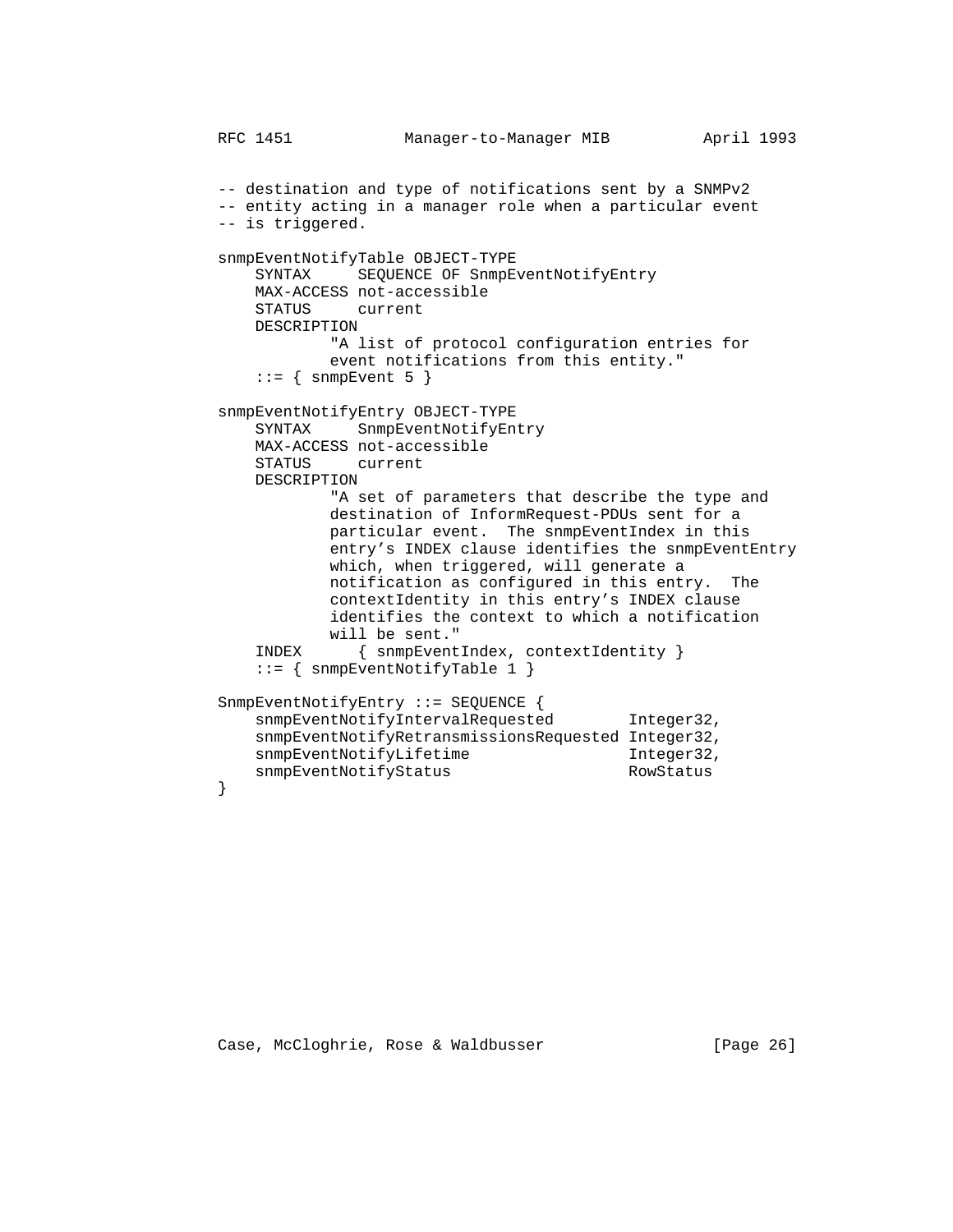```
 RFC 1451 Manager-to-Manager MIB April 1993
 snmpEventNotifyIntervalRequested OBJECT-TYPE
    SYNTAX Integer32<br>UNITS "seconds"
              "seconds"
     MAX-ACCESS read-create
     STATUS current
     DESCRIPTION
             "The requested interval for retransmission of
             Inform PDUs generated on the behalf of this entry.
             This variable will be the actual interval used
             unless the snmpEventNotifyMinInterval is greater
             than this object, in which case the interval shall
             be equal to snmpEventNotifyMinInterval."
     DEFVAL { 30 }
     ::= { snmpEventNotifyEntry 1 }
 snmpEventNotifyRetransmissionsRequested OBJECT-TYPE
     SYNTAX Integer32
     MAX-ACCESS read-create
     STATUS current
     DESCRIPTION
             "The requested number of retransmissions of an
             InformRequest-PDU generated on behalf of this
             entry.
             This variable will be the actual number of
             retransmissions used unless the
             snmpEventNotifyMaxRetransmissions is less than
             this object, in which case the retransmission
             count shall be equal to
             snmpEventNotifyMaxRetransmissions."
    DEFVAL { 5 }
     ::= { snmpEventNotifyEntry 2 }
```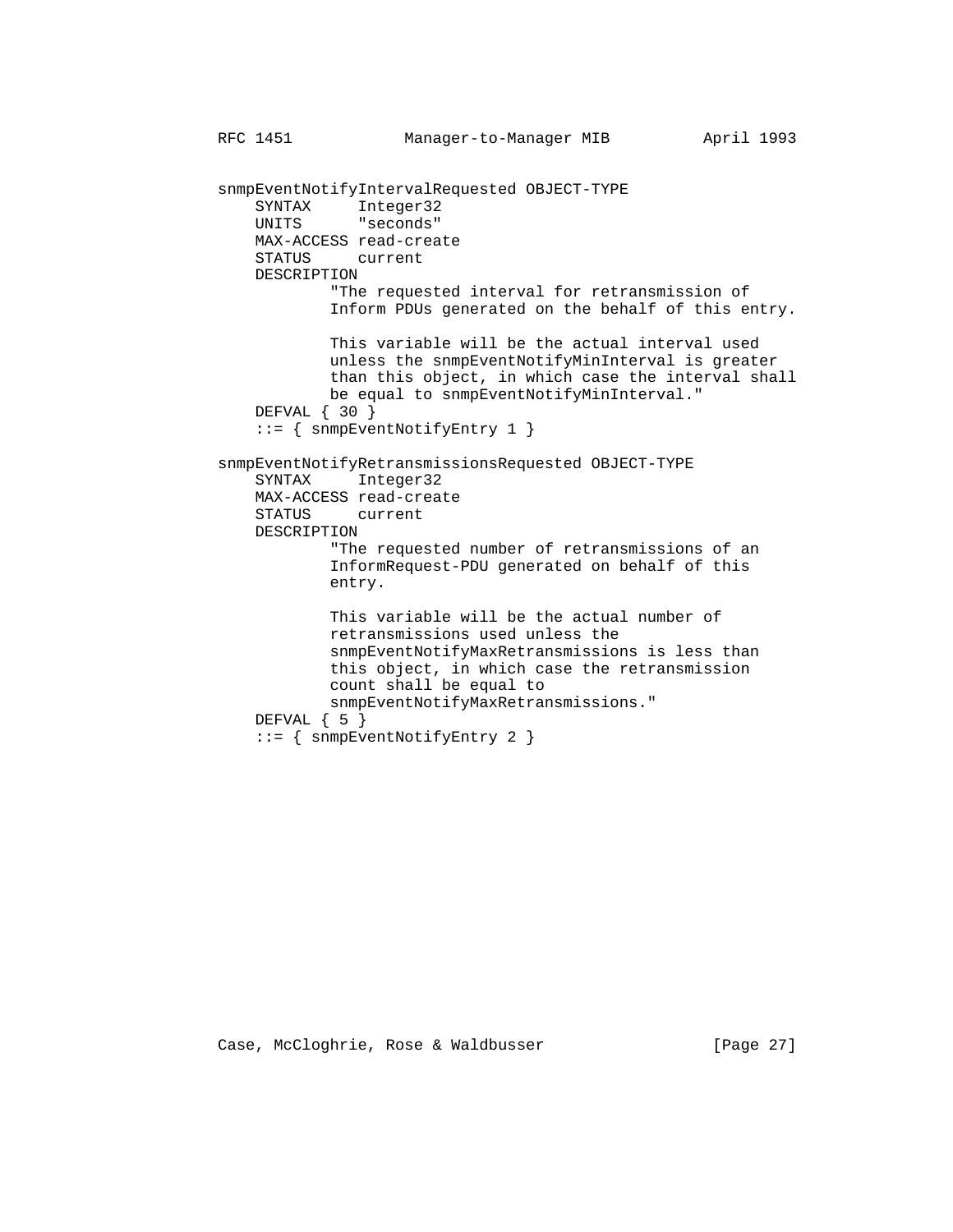snmpEventNotifyLifetime OBJECT-TYPE SYNTAX Integer32<br>UNITS "seconds" "seconds" MAX-ACCESS read-create STATUS current DESCRIPTION "The number of seconds this entry shall live until the corresponding instance of snmpEventNotifyStatus is set to 'destroy'. This value shall count down to zero, at which time the corresponding instance of snmpEventNotifyStatus will be set to 'destroy'. Any management station that is using this entry must periodically refresh this value to ensure the continued delivery of events." DEFVAL { 86400 } ::= { snmpEventNotifyEntry 3 } snmpEventNotifyStatus OBJECT-TYPE SYNTAX RowStatus MAX-ACCESS read-create STATUS current DESCRIPTION "The state of this snmpEventNotifyEntry. This object may not be set to 'active' unless the following columnar objects exist in this row: snmpEventNotifyIntervalRequested, snmpEventNotifyRetransmissionsRequested, and snmpEventNotifyLifetime." ::= { snmpEventNotifyEntry 4 }

Case, McCloghrie, Rose & Waldbusser [Page 28]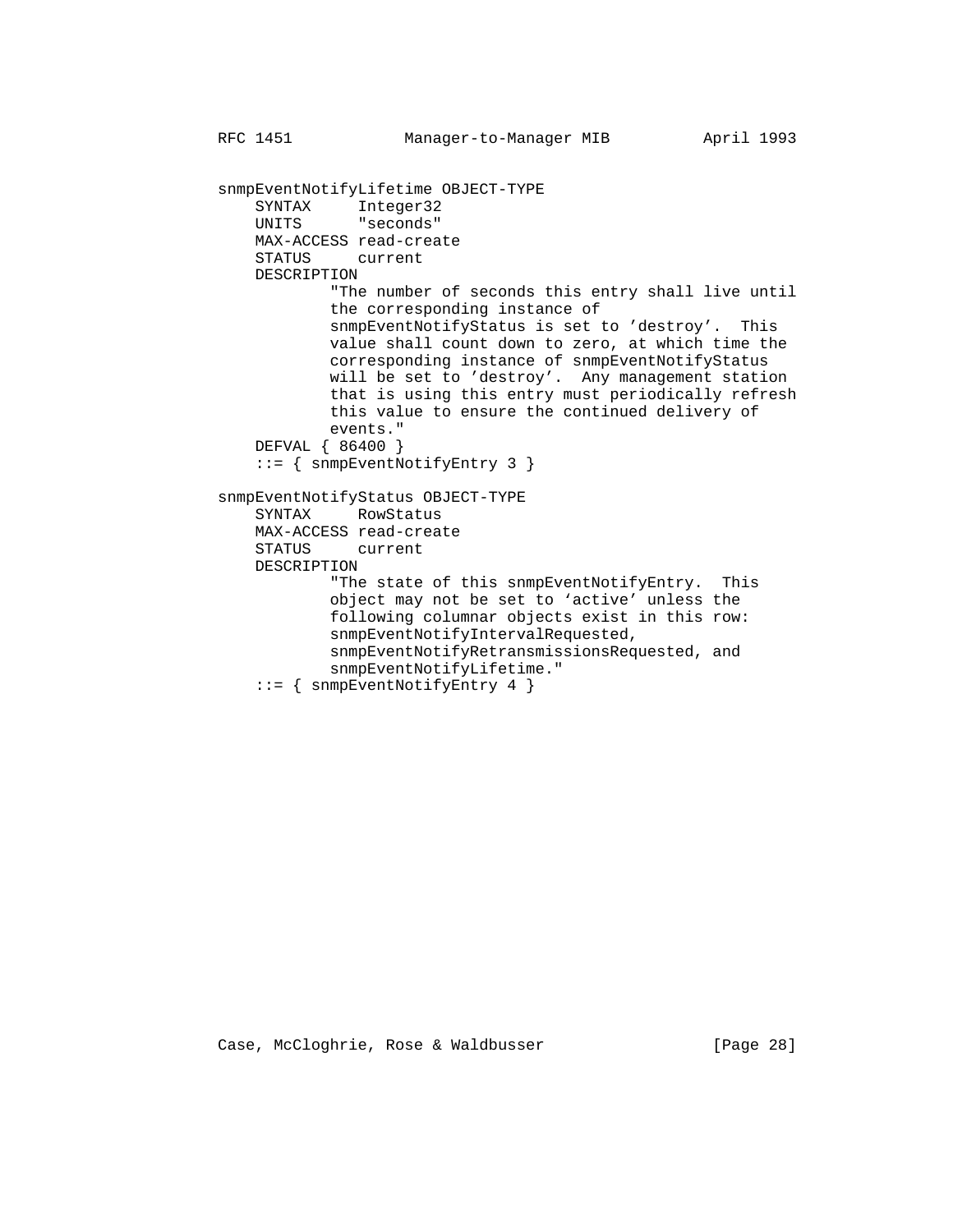```
 RFC 1451 Manager-to-Manager MIB April 1993
 -- conformance information
 snmpM2MConformance
               OBJECT IDENTIFIER ::= { snmpM2M 2 }
 snmpM2MCompliances
                OBJECT IDENTIFIER ::= { snmpM2MConformance 1 }
snmpM2MGroups OBJECT IDENTIFIER ::= { snmpM2MConformance 2 }
 -- compliance statements
 snmpM2MCompliance MODULE-COMPLIANCE
     STATUS current
     DESCRIPTION
             "The compliance statement for SNMPv2 entities
             which implement the Manager-to-Manager MIB."
     MODULE -- this module
         MANDATORY-GROUPS { snmpAlarmGroup, snmpEventGroup }
     ::= { snmpM2MCompliances 1 }
 -- units of conformance
 snmpAlarmGroup OBJECT-GROUP
     OBJECTS { snmpAlarmNextIndex,
               snmpAlarmVariable, snmpAlarmInterval,
               snmpAlarmSampleType, snmpAlarmValue,
               snmpAlarmStartupAlarm, snmpAlarmRisingThreshold,
               snmpAlarmFallingThreshold,
               snmpAlarmRisingEventIndex,
               snmpAlarmFallingEventIndex,
               snmpAlarmUnavailableEventIndex,
               snmpAlarmStatus }
     STATUS current
     DESCRIPTION
             "A collection of objects allowing the description
             and configuration of threshold alarms from a
             SNMPv2 entity acting in a dual role."
    ::= { snmpM2MGroups 1 }
```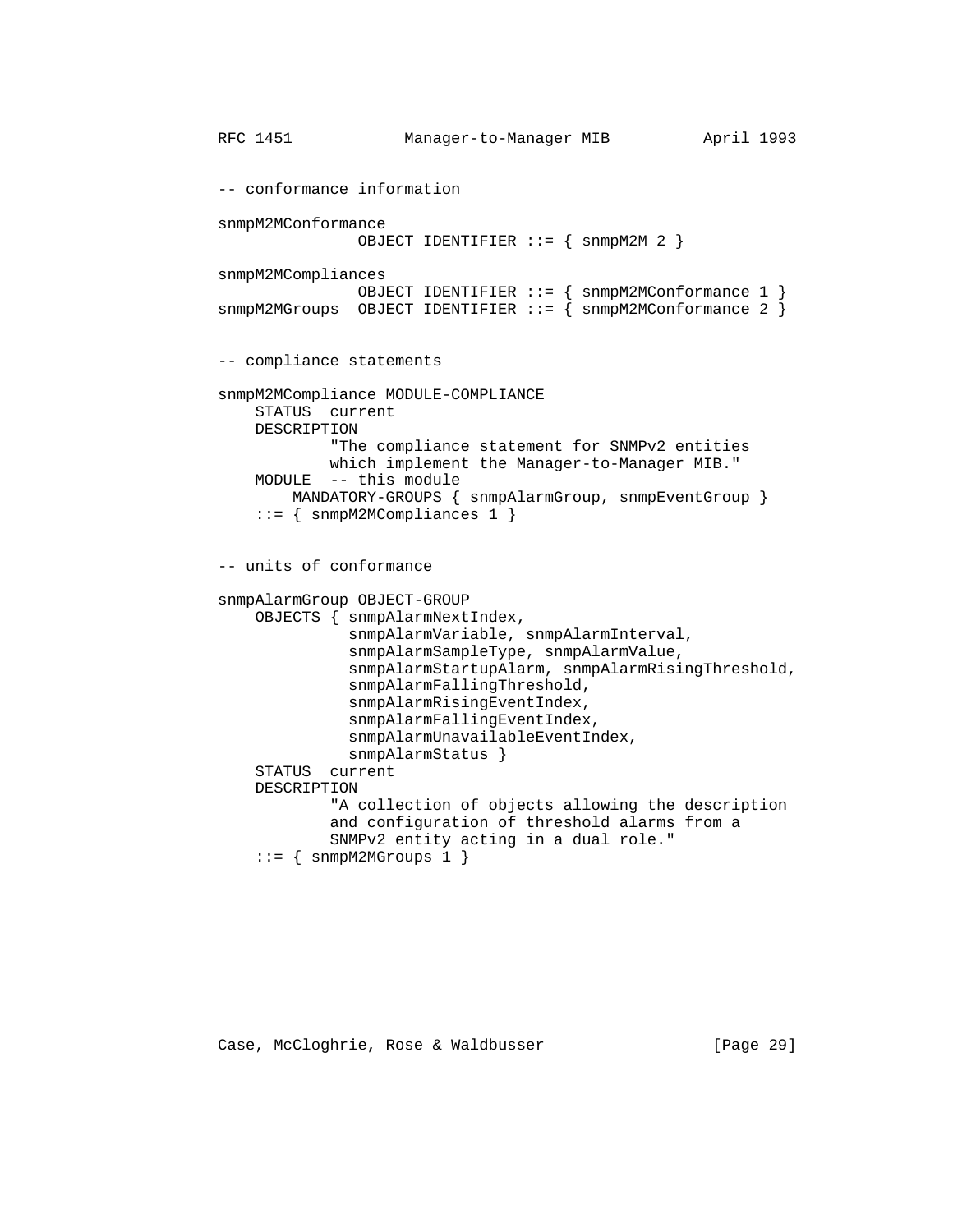snmpEventGroup OBJECT-GROUP OBJECTS { snmpEventNextIndex, snmpEventID, snmpEventDescription, snmpEventEvents, snmpEventLastTimeSent, snmpEventStatus, snmpEventNotifyMinInterval, snmpEventNotifyMaxRetransmissions, snmpEventNotifyIntervalRequested, snmpEventNotifyRetransmissionsRequested, snmpEventNotifyLifetime, snmpEventNotifyStatus } STATUS current DESCRIPTION "A collection of objects allowing the description and configuration of events from a SNMPv2 entity acting in a dual role." ::= { snmpM2MGroups 2 }

END

Case, McCloghrie, Rose & Waldbusser [Page 30]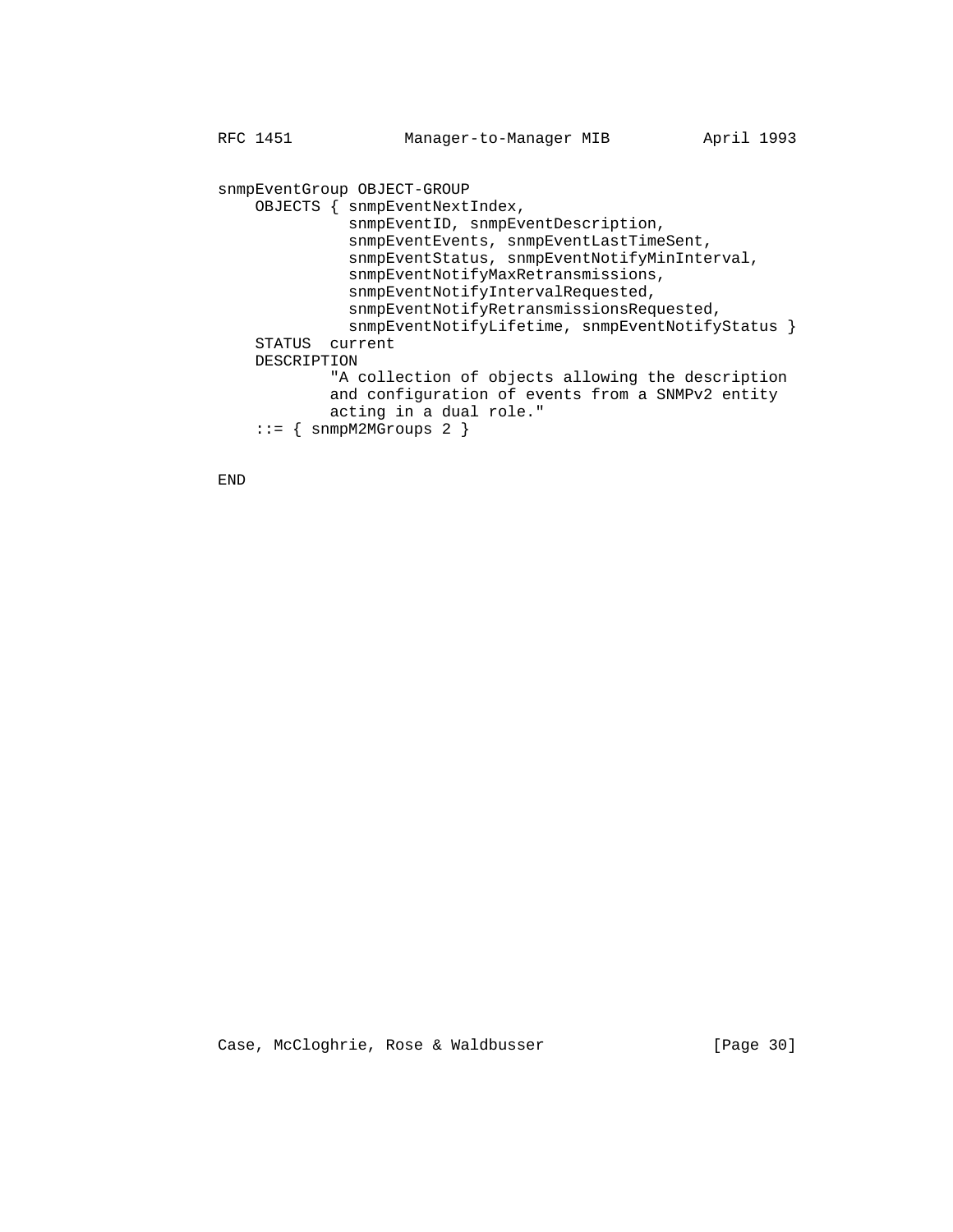### 4. Acknowledgements

 The comments of the SNMP version 2 working group are gratefully acknowledged:

 Beth Adams, Network Management Forum Steve Alexander, INTERACTIVE Systems Corporation David Arneson, Cabletron Systems Toshiya Asaba Fred Baker, ACC Jim Barnes, Xylogics, Inc. Brian Bataille Andy Bierman, SynOptics Communications, Inc. Uri Blumenthal, IBM Corporation Fred Bohle, Interlink Jack Brown Theodore Brunner, Bellcore Stephen F. Bush, GE Information Services Jeffrey D. Case, University of Tennessee, Knoxville John Chang, IBM Corporation Szusin Chen, Sun Microsystems Robert Ching Chris Chiotasso, Ungermann-Bass Bobby A. Clay, NASA/Boeing John Cooke, Chipcom Tracy Cox, Bellcore Juan Cruz, Datability, Inc. David Cullerot, Cabletron Systems Cathy Cunningham, Microcom James R. (Chuck) Davin, Bellcore Michael Davis, Clearpoint Mike Davison, FiberCom Cynthia DellaTorre, MITRE Taso N. Devetzis, Bellcore Manual Diaz, DAVID Systems, Inc. Jon Dreyer, Sun Microsystems David Engel, Optical Data Systems Mike Erlinger, Lexcel Roger Fajman, NIH Daniel Fauvarque, Sun Microsystems Karen Frisa, CMU Shari Galitzer, MITRE Shawn Gallagher, Digital Equipment Corporation Richard Graveman, Bellcore Maria Greene, Xyplex, Inc.

Case, McCloghrie, Rose & Waldbusser [Page 31]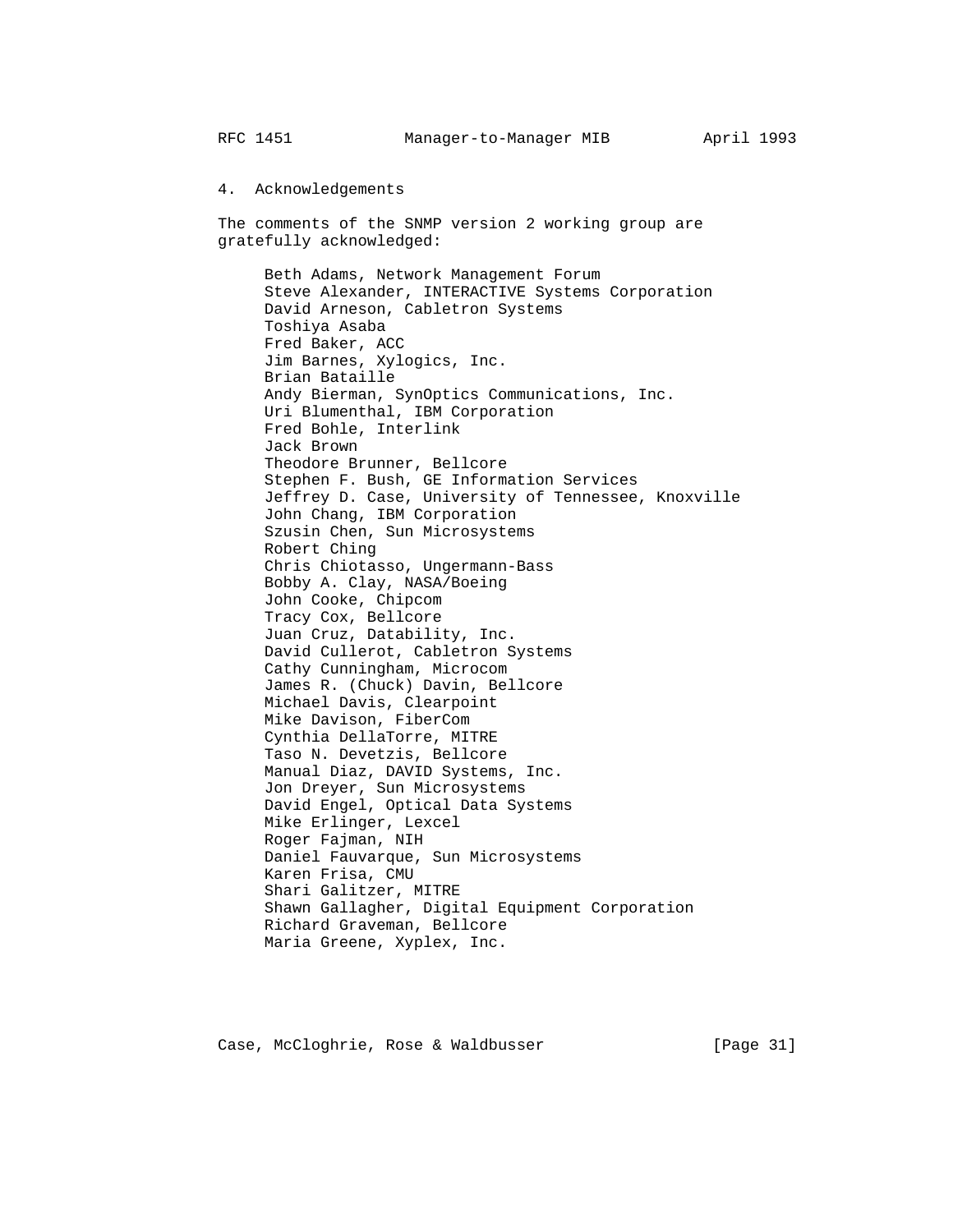Michel Guittet, Apple Robert Gutierrez, NASA Bill Hagerty, Cabletron Systems Gary W. Haney, Martin Marietta Energy Systems Patrick Hanil, Nokia Telecommunications Matt Hecht, SNMP Research, Inc. Edward A. Heiner, Jr., Synernetics Inc. Susan E. Hicks, Martin Marietta Energy Systems Geral Holzhauer, Apple John Hopprich, DAVID Systems, Inc. Jeff Hughes, Hewlett-Packard Robin Iddon, Axon Networks, Inc. David Itusak Kevin M. Jackson, Concord Communications, Inc. Ole J. Jacobsen, Interop Company Ronald Jacoby, Silicon Graphics, Inc. Satish Joshi, SynOptics Communications, Inc. Frank Kastenholz, FTP Software Mark Kepke, Hewlett-Packard Ken Key, SNMP Research, Inc. Zbiginew Kielczewski, Eicon Jongyeoi Kim Andrew Knutsen, The Santa Cruz Operation Michael L. Kornegay, VisiSoft Deirdre C. Kostik, Bellcore Cheryl Krupczak, Georgia Tech Mark S. Lewis, Telebit David Lin David Lindemulder, AT&T/NCR Ben Lisowski, Sprint David Liu, Bell-Northern Research John Lunny, The Wollongong Group Robert C. Lushbaugh Martin, Marietta Energy Systems Michael Luufer, BBN Carl Madison, Star-Tek, Inc. Keith McCloghrie, Hughes LAN Systems Evan McGinnis, 3Com Corporation Bill McKenzie, IBM Corporation Donna McMaster, SynOptics Communications, Inc. John Medicke, IBM Corporation Doug Miller, Telebit Dave Minnich, FiberCom Mohammad Mirhakkak, MITRE Rohit Mital, Protools George Mouradian, AT&T Bell Labs

Case, McCloghrie, Rose & Waldbusser [Page 32]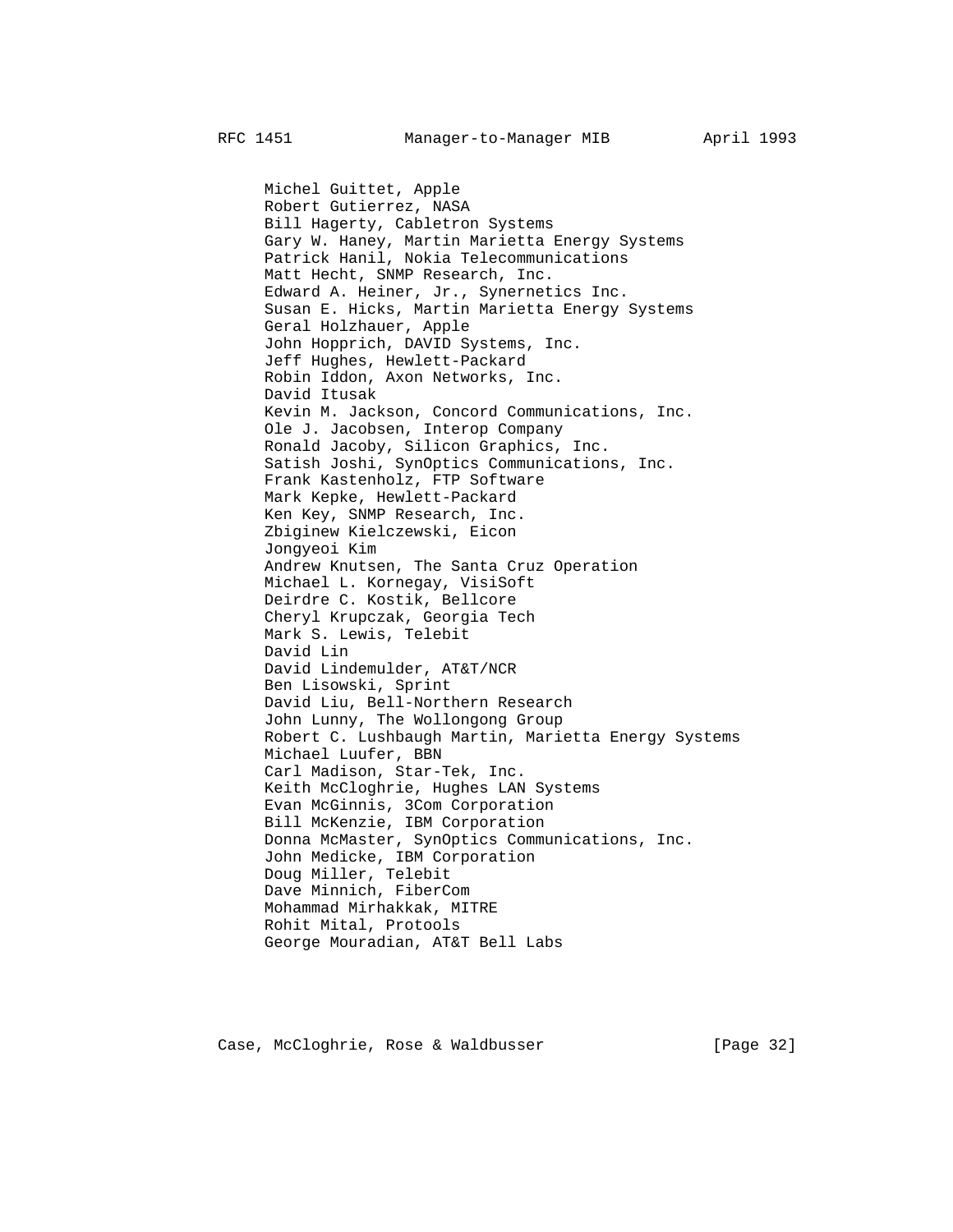Patrick Mullaney, Cabletron Systems Dan Myers, 3Com Corporation Rina Nathaniel, Rad Network Devices Ltd. Hien V. Nguyen, Sprint Mo Nikain Tom Nisbet William B. Norton, MERIT Steve Onishi, Wellfleet Communications, Inc. David T. Perkins, SynOptics Communications, Inc. Carl Powell, BBN Ilan Raab, SynOptics Communications, Inc. Richard Ramons, AT&T Venkat D. Rangan, Metric Network Systems, Inc. Louise Reingold, Sprint Sam Roberts, Farallon Computing, Inc. Kary Robertson, Concord Communications, Inc. Dan Romascanu, Lannet Data Communications Ltd. Marshall T. Rose, Dover Beach Consulting, Inc. Shawn A. Routhier, Epilogue Technology Corporation Chris Rozman Asaf Rubissa, Fibronics Jon Saperia, Digital Equipment Corporation Michael Sapich Mike Scanlon, Interlan Sam Schaen, MITRE John Seligson, Ultra Network Technologies Paul A. Serice, Corporation for Open Systems Chris Shaw, Banyan Systems Timon Sloane Robert Snyder, Cisco Systems Joo Young Song Roy Spitier, Sprint Einar Stefferud, Network Management Associates John Stephens, Cayman Systems, Inc. Robert L. Stewart, Xyplex, Inc. (chair) Kaj Tesink, Bellcore Dean Throop, Data General Ahmet Tuncay, France Telecom-CNET Maurice Turcotte, Racal Datacom Warren Vik, INTERACTIVE Systems Corporation Yannis Viniotis Steven L. Waldbusser, Carnegie Mellon Universitty Timothy M. Walden, ACC Alice Wang, Sun Microsystems James Watt, Newbridge

Case, McCloghrie, Rose & Waldbusser [Page 33]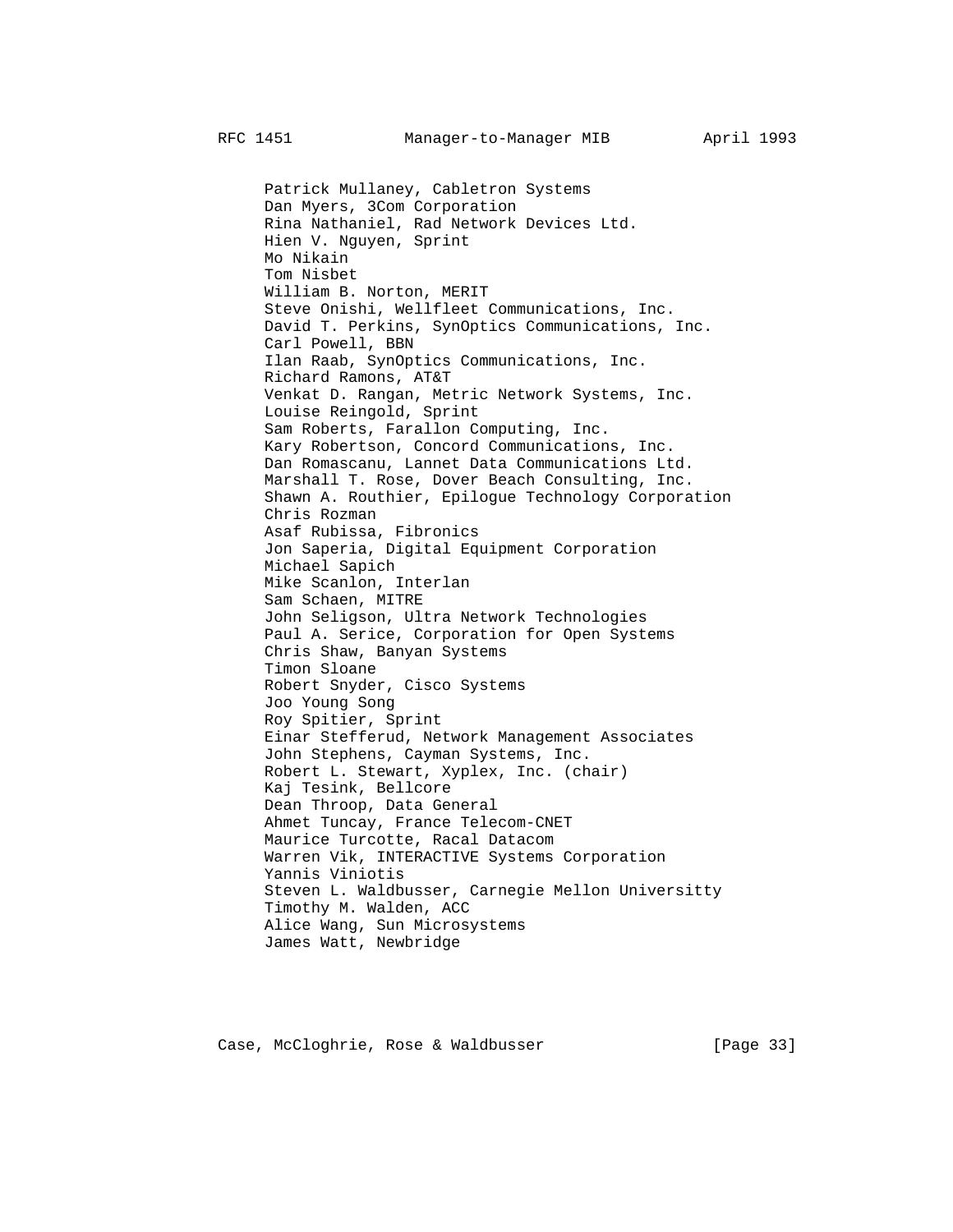Luanne Waul, Timeplex Donald E. Westlake III, Digital Equipment Corporation Gerry White Bert Wijnen, IBM Corporation Peter Wilson, 3Com Corporation Steven Wong, Digital Equipment Corporation Randy Worzella, IBM Corporation Daniel Woycke, MITRE Honda Wu Jeff Yarnell, Protools Chris Young, Cabletron Kiho Yum, 3Com Corporation

Case, McCloghrie, Rose & Waldbusser [Page 34]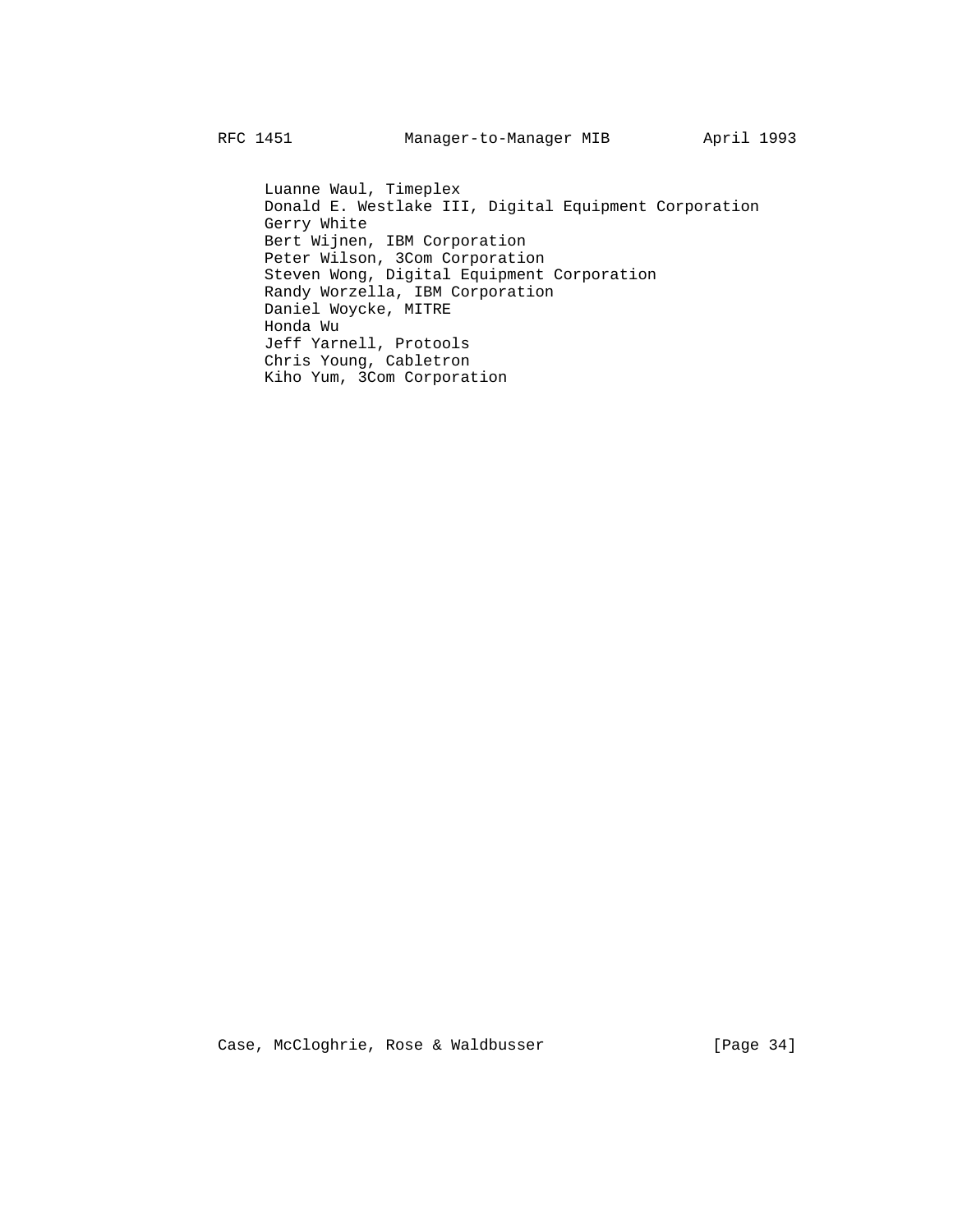5. References

- [1] Information processing systems Open Systems Interconnection - Specification of Abstract Syntax Notation One (ASN.1), International Organization for Standardization. International Standard 8824, (December, 1987).
- [2] Case, J., McCloghrie, K., Rose, M., and Waldbusser, S., "Structure of Management Information for version 2 of the Simple Network Management Protocol (SNMPv2)", RFC 1442, SNMP Research, Inc., Hughes LAN Systems, Dover Beach Consulting, Inc., Carnegie Mellon University, April 1993.
- [3] Case, J., McCloghrie, K., Rose, M., and Waldbusser, S., "Protocol Operations for version 2 of the Simple Network Management Protocol (SNMPv2)", RFC 1448, SNMP Research, Inc., Hughes LAN Systems, Dover Beach Consulting, Inc., Carnegie Mellon University, April 1993.
- [4] Galvin, J., and McCloghrie, K., "Administrative Model for version 2 of the Simple Network Management Protocol (SNMPv2)", RFC 1445, Trusted Information Systems, Hughes LAN Systems, April 1993.
- [5] McCloghrie, K., and Galvin, J., "Party MIB for version 2 of the Simple Network Management Protocol (SNMPv2)", RFC 1447, Hughes LAN Systems, Trusted Information Systems, April 1993.

Case, McCloghrie, Rose & Waldbusser (Page 35)